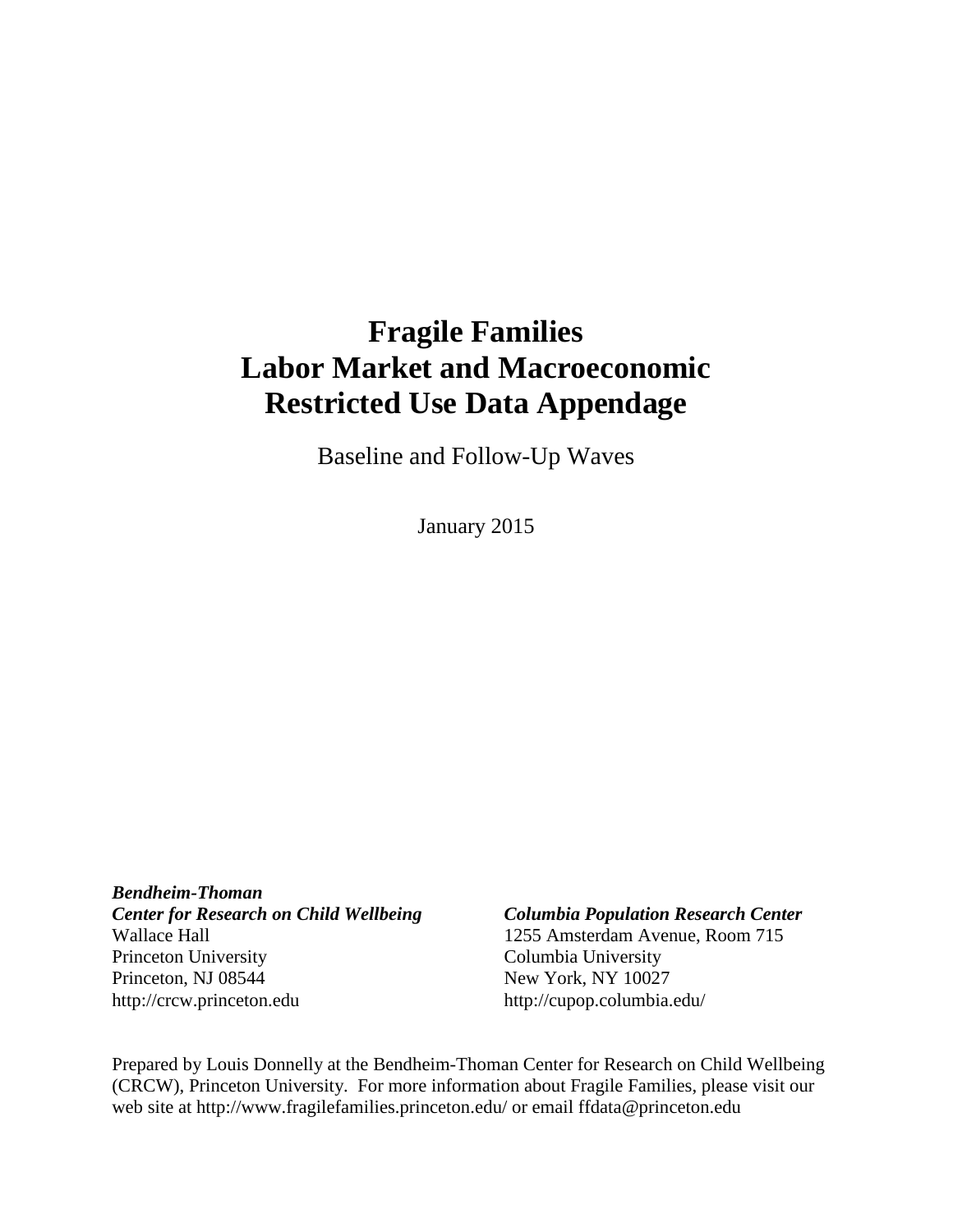## **DATA APPENDAGE OVERVIEW**

The Fragile Families Labor Market and Macroeconomic Restricted Use Data Appendage (ff\_mecon\_all\_pub2.dta / ff\_mecon\_all\_res2.dta) contains local labor market and macroeconomic data that correspond to the 20 sample cities and interview/assessment dates of respondents in the Fragile Families and Child Wellbeing Study (FFCWS). Variables include information on local employment and national consumer confidence, as reported by the Bureau of Labor Statistics, Census Bureau, and Survey of Consumers. At all waves of data collection, respondents were interviewed at different time periods, resulting in substantial variation in labor market and macroeconomic conditions experienced by families within and across metropolitan areas. This variation allows researchers to examine how the labor market and national economy are related to the wellbeing of children and families in the FFCWS.

# **FILE LAYOUT**

The file contains 4,898 observations (one per family) and is sorted by *idnum.*

# <span id="page-1-0"></span>**VARIABLE NAMING CONVENTION**

Labor market and macroeconomic variable names are 8 characters long. The first 4 letters contain the variable prefix. The latter 4 characters contain the variable suffix, which includes an abbreviated description of the labor market/macroeconomic indicator and the time period relative to the interview/assessment date. The variable names are constructed as follows:

| Character        | Indicates                                                                                                                         |
|------------------|-----------------------------------------------------------------------------------------------------------------------------------|
| e                | Labor market/macroeconomic variable (all variables in appendage)                                                                  |
| m<br>f<br>h<br>p | Mother core interview date<br>Father core interview date<br>In-home interview/assessment date<br>Primary caregiver interview date |
| 0                | In-home observation date                                                                                                          |
| 2<br>3<br>4<br>5 | Wave 1 (Baseline)<br>Wave $2(1-year)$<br>Wave 3 (3-year)<br>Wave 4 (5-year)<br>Wave 5 (9-year)                                    |
| m<br>n           | Metropolitan Statistical Area-level measure of sample city<br>National-level measure                                              |
| $**$ (e.g. un)   | Labor market/macroeconomic indicator (e.g. unemployment rate)                                                                     |
| ** (e.g. 01)     | Time period (e.g. one month before interview date)                                                                                |
|                  |                                                                                                                                   |

For example, variable **ef3mun01**: the prefix (position 1-4) **ef3m** refers to a labor market/macroeconomic variable (**e)** corresponding to the father core interview date (**f**) at Wave 3 (**3**) and the Metropolitan Statistical Area-level measure of the sample city (**m**); the suffix **un01**

Fragile Families Labor Market and Macroeconomic ff\_mecon\_all\_pub2.dta Restricted Use Data Appendage **2** January, 2015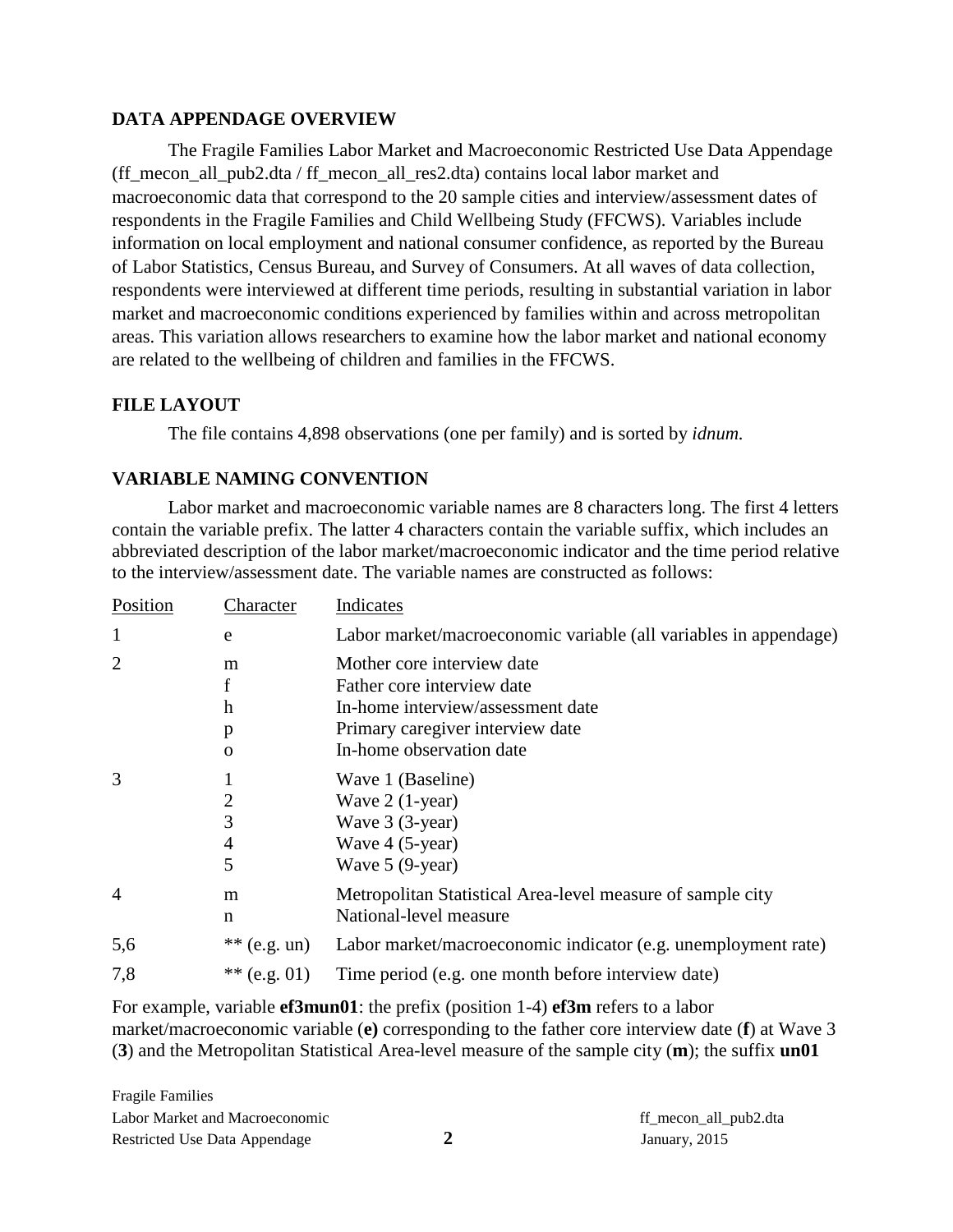(position 5-8) refers to the unemployment rate (**un**) one month before the interview (**01**).

Fragile Families Labor Market and Macroeconomic<br>
Restricted Use Data Appendage **1989**<br> **1989**<br> **1989**<br> **1989**<br> **1989**<br> **1989**<br> **1989**<br> **1989**<br> **1989**<br> **1989**<br> **1989**<br> **1989**<br> **1989**<br> **1989**<br> **1989**<br> **1989**<br> **1989** Restricted Use Data Appendage **3** January, 2015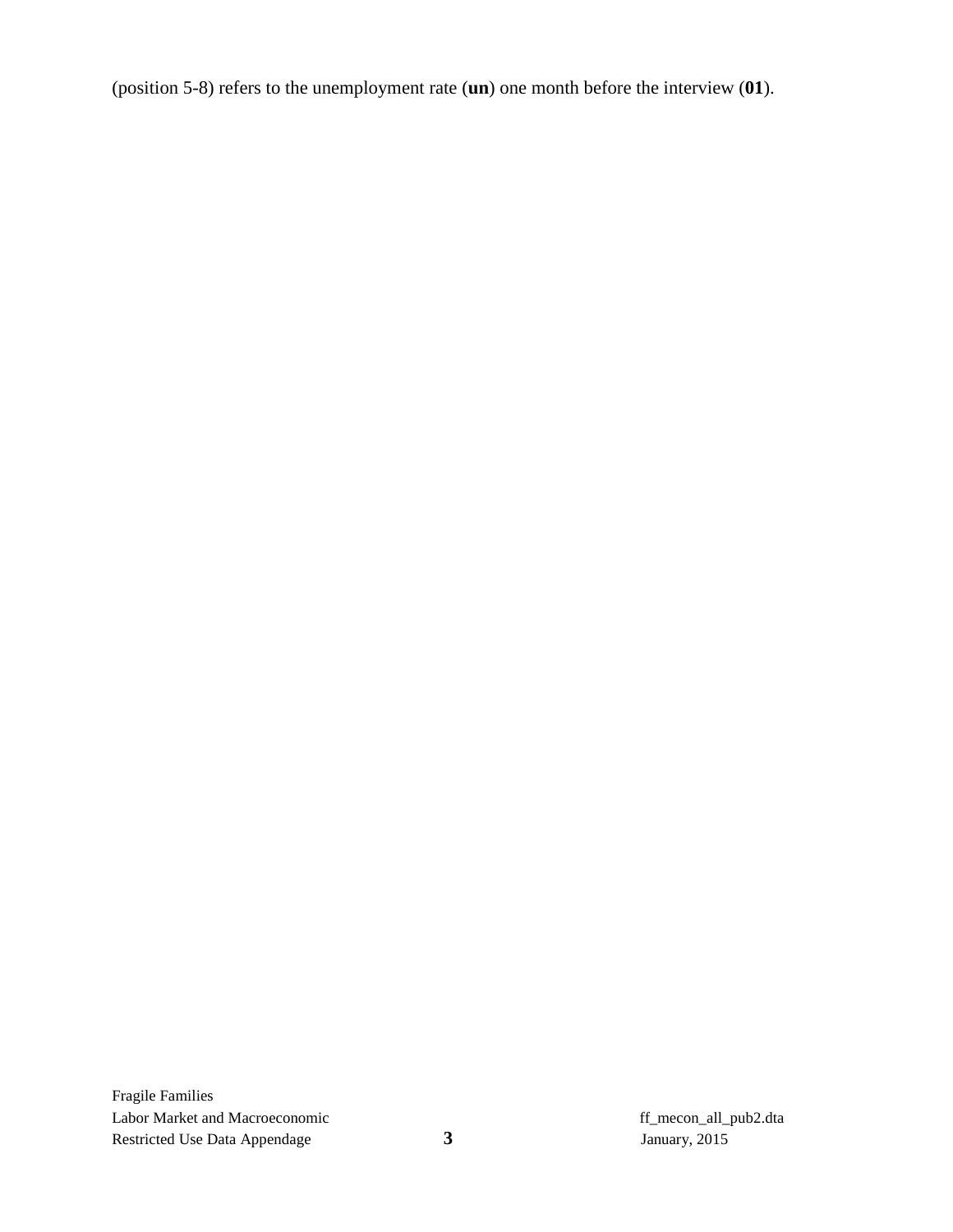#### **GEOGRAPHY**

#### *Metropolitan Statistical Area (MSA)*

All labor market and population data are reported at the Metropolitan Statistical Area (MSA)-level. Labor market and population data vary according to the sample city of the respondent and the date of the interview/assessment. MSAs are defined by the Office of Management and Budget (OMB) and delineated on the basis of a central urban area of relatively high population density, composed of counties and county-equivalents. MSAs include at least one urbanized area that has a population of 50,000 or more and adjacent outlying counties that have a high degree of social and economic integration with the central county or counties. With the exception of Boston, all sample cities in the Fragile Families Study are defined by the OMB as an MSA. Urban areas in the New England region use an alternative set of geographic entities called New England City and Town Areas (NECTAs). NECTAs are defined using the same criteria as the county-based CBSAs.

*Note*: The MSA geographical-level of sample cities do not vary within families across time, regardless of respondents' current residence. For example, if a family was selected into the study in the Oakland sample city, all mother, father, and parental caregiver observations are associated with the Oakland MSA at all waves, even if one or more of the family respondents resided outside the Oakland MSA at any one of these waves.

#### *National*

National Consumer Sentiment Index data are reported at the national level. Data vary only according to the date of the interview/assessment; no variation occurs across sample cities.

#### **TIME**

#### *Core interviews (Baseline, 1-, 3-, 5-, and 9-year)*

For mother- and father-core interviews, all labor market, macroeconomic and population data correspond to the calendar month or calendar quarter in which the mother or father were interviewed. Estimates were constructed based on the date variables that are included in the mother and father core data files (m1intmon, m1intyr; f1intmon, f1intyr; m2intmon, m2intyr; f2intmon, f2intyr; m3intmon, m3intyr; f3intmon, f3intyr; m4intmon, m4intyr; f4intmon, f4intyr; m5intmon, m5intyr; f5intmon, f5intyr).

#### *In-home interviews/assessments (3-, 5-, and 9-year)*

For in-home surveys and assessments, all labor market, macroeconomic and population data correspond to the calendar month or calendar quarter in which the parental caregiver was interviewed or child was assessed. For 3- and 5-year in-home interviews, estimates were constructed based on when the parental caregiver was interviewed as indicated by the date variables included in the in-home data files (h3mesdate; h4intmon, h4intyr). For 9-year in-home assessments, estimates were constructed based on the date in which the child was assessed as indicated by the date variables included in the 9-year merged data files (hv5\_intmon, hv5\_intyr).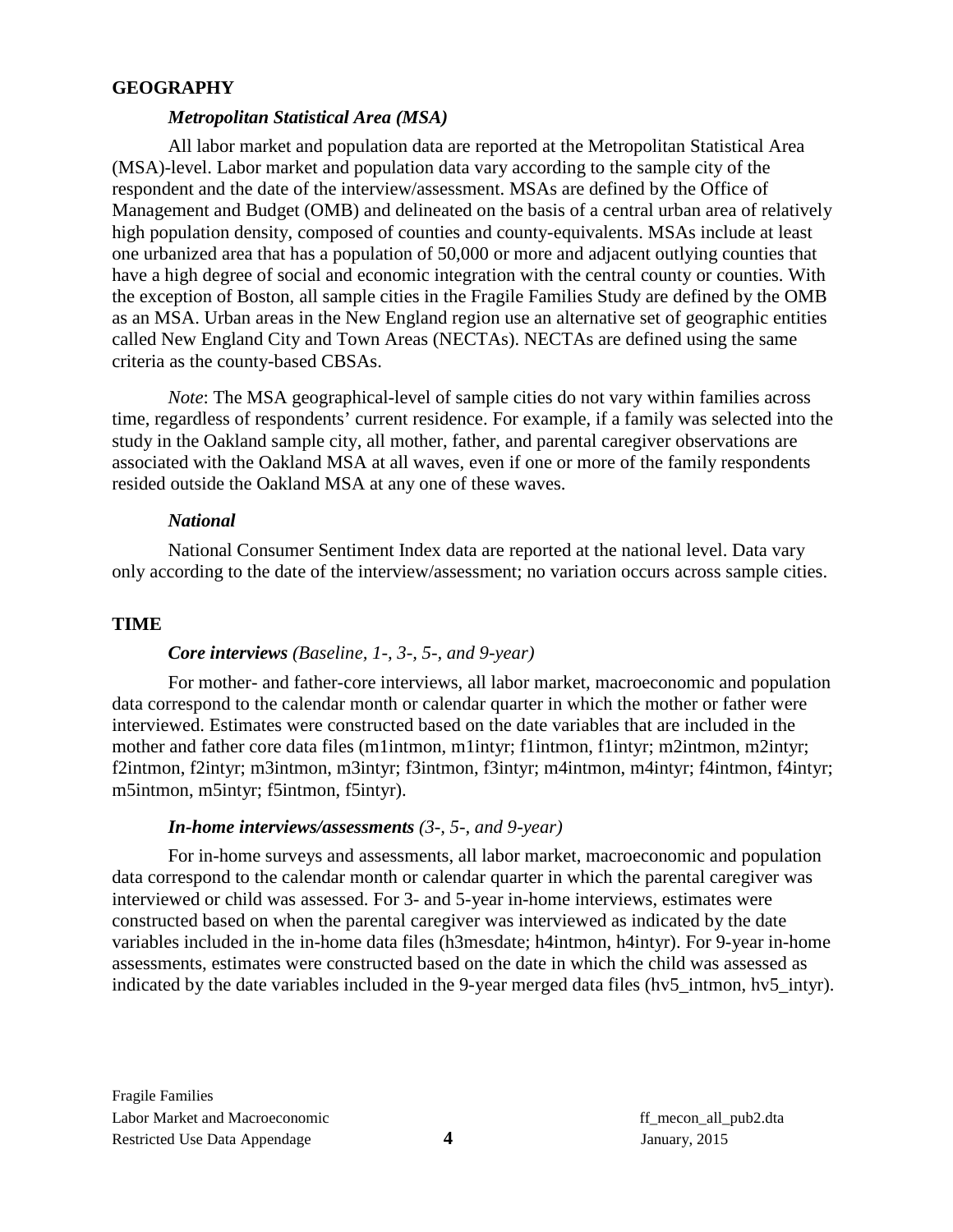## *Primary caregiver survey (9-year)*

The labor market, macroeconomic and population data associated with the primary caregiver survey conducted at 9-year correspond to the calendar month or calendar quarter in which the primary caregiver was interviewed. Estimates were constructed based on the date variables included in the 9-year merged data files (p5\_intmon, p5\_intyr).

#### *In-home interviewer observation (9-year)*

The labor market, macroeconomic and population data associated with the in-home observations conducted at 9-year correspond to the calendar month or calendar quarter in which in-home observations were made by the interviewer. Estimates were constructed based on the date variables included in the 9-year merged data files (o5 intmon, o5 intyr).

# **DATA SOURCES**

# *Local Area Unemployment Statistics (LAUS)*

Data on MSA unemployment rates, number of employed residents, number of unemployed residents, and number of residents in the workforce were obtained from the Local Area Unemployment Statistics (LAUS), made available by the Bureau of Labor Statistics (BLS). All employment statistics obtained from LAUS included in the data appendage are not seasonally adjusted. Data was downloaded in September, 2012 from: [http://download.bls.gov/pub/time.series/la/.](http://download.bls.gov/pub/time.series/la/)

As described by BLS, the concepts and definitions underlying LAUS data come from the Current Population Survey (CPS), the household survey that is the official measure of the labor force for the nation. Metropolitan area labor market estimates are produced through a buildingblock approach known as the "Handbook Method." This procedure also uses data from several sources, including the CPS, the Current Employment Statistics (CES) program, state unemployment insurance (UI) systems, and the decennial census, to create estimates that are adjusted to the statewide measures of employment and unemployment. The following definitions apply to the variables included in this dataset.

- 1. *Employed persons*. Included are all residents of the MSA who, during the reference week, (a) did any work as paid employees, worked in their own business or profession or on their own farm, or worked 15 hours or more as unpaid workers in an enterprise operated by a member of their family, or (b) were not working but who had jobs from which they were temporarily absent because of vacation, illness, bad weather, childcare problems, maternity or paternity leave, labor-management dispute job training, or other family or personal reasons. Each employed person is counted only once, even if he or she holds more than one job.
- 2. *Unemployed persons*. Included are all persons who had no employment during the reference week, were available for work, except for temporary illness, and had made specific efforts to find employment some time during the 4 week-period ending with the reference week. Persons who were waiting to be recalled to a job from which they had been laid off need not have been looking for work to be classified as unemployed.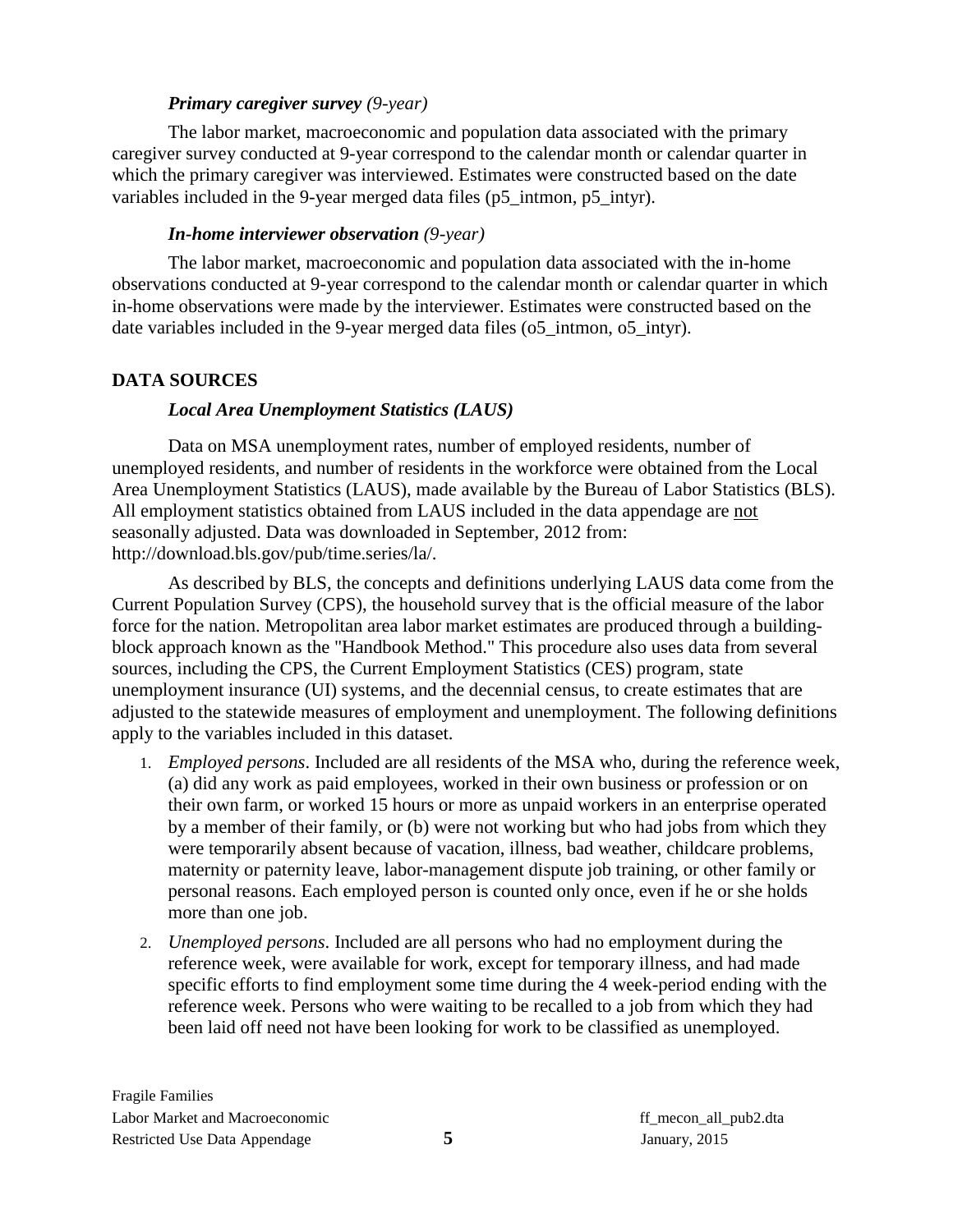- 3. *Labor force*. Included are all residents of the MSA in the civilian non-institutional population classified as either employed or unemployed.
- 4. *Unemployment rate*. The ratio of unemployed to the civilian labor force expressed as a percent [i.e., 100 times (unemployed/labor force)].

For more information about the LAUS data series please refer to the BLS website: http://www.bls.gov/lau/.

# *Quarterly Workforce Indictors (QWI)*

Data on MSA employment counts by demographic groups were obtained from the Quarterly Workforce Indicators (QWI), managed by the Longitudinal Employer-Household Dynamics (LEHD) program part of the Center for Economic Studies at the U.S. Census Bureau. All employment counts obtained from QWI are based on the end of quarter employment counts (variable: *EmpEnd* in QWI data files) - the estimated number of jobs on the last day of the quarter; like other labor market variables included in the data appendage, counts are not seasonally adjusted. Data was downloaded in July, 2012 from: http://download.vrdc.cornell.edu/qwipu/R2012Q1/

The QWI *counts jobs* – not employed workers. QWI employment counts represent the number of jobs that exist within the MSA of the associated sample city. These counts do not represent the number of employed persons who reside in the MSA of the associated sample city. QWI counts do not include persons employed by the federal government, self-employed workers and independent contractor employment. QWI relies on unemployment insurance wage records. Thus, the job must produce at least one dollar of UI-covered earnings during a given quarter to count in the QWI system.

As previously discussed, MSAs are comprised of counties that may cross state lines. Moreover, QWI data is released separately by each state. As a result, employment counts released by each state represent employment counts of the counties that comprise the MSA within state lines – not all counties that comprise the whole MSA. In order to construct complete employment counts for MSAs that cross state lines, MSA employment counts were aggregated across multiple states. For example, MSA 35620 (New York-Northern New Jersey-Long Island, NY-NJ-PA Metropolitan Statistical Area) includes three states. In this case, employment in the 35620 MSA was computed as follows:

*Employment in 35620 MSA = Employment in 35620 MSA (within New Jersey) + Employment in 35620 MSA (within New York) + Employment in 35620 MSA (within Pennsylvania)*

States began releasing QWI data at different times. Therefore, employment counts for MSAs are coded missing in the data appendage if any state within the MSA has missing QWI data. For example: New Jersey and New York released QWI data for Quarter 1 of 1999 but Pennsylvania did not release QWI data for this quarter; the employment counts for CBSA 35620 (which includes counties in Pennsylvania) during Quarter 1 of 1999 are therefore coded as missing. As a result, there are a substantial proportion of observations with missing QWI data at earlier waves (as high as 30% for measures 1 year before the baseline interview).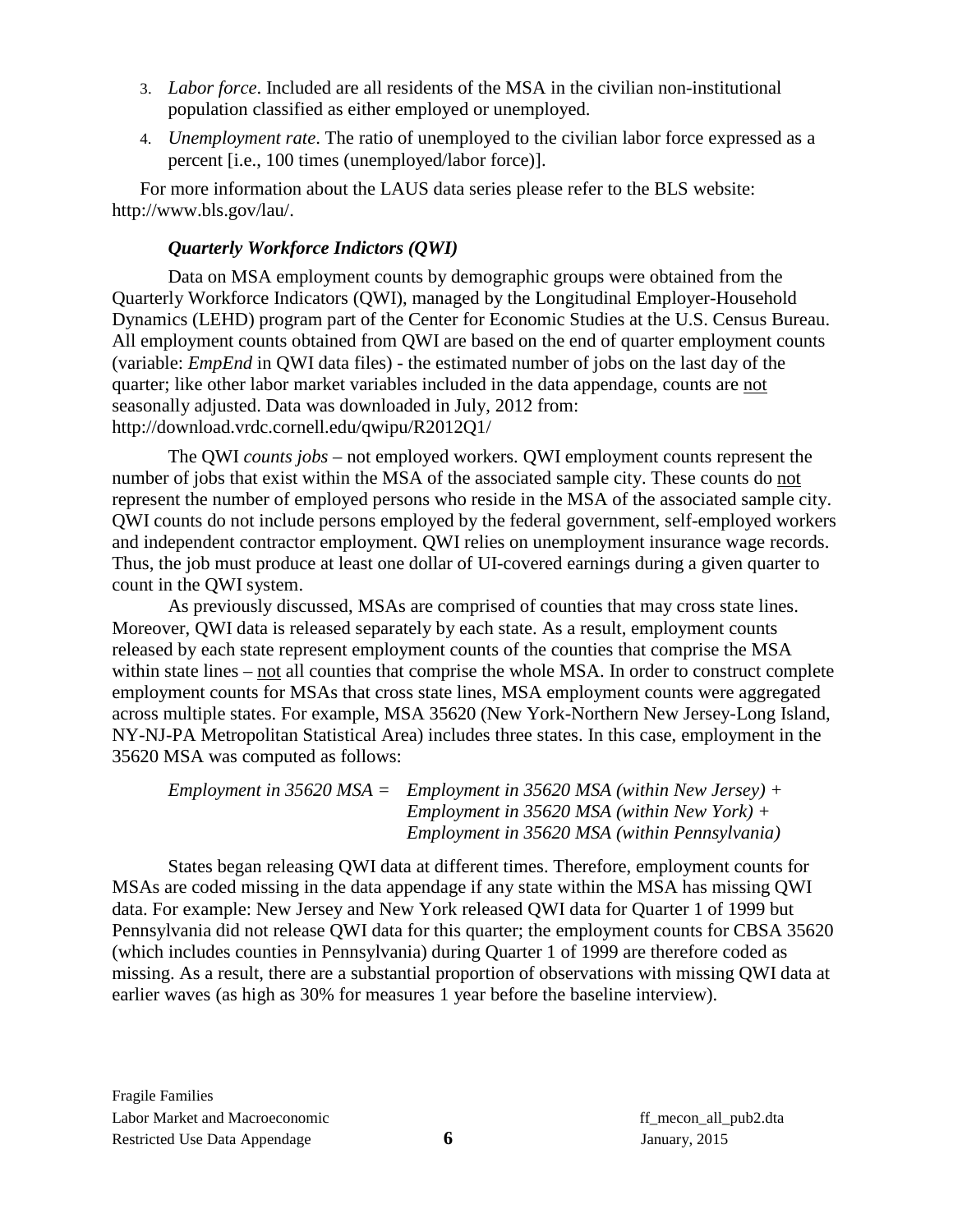Finally, the state of Massachusetts did not participate in the Longitudinal Employer-Household Dynamics (LEHD) program during the time in which FFCWS was conducted. Therefore, no QWI data is available for respondents from the Boston sample city.

#### *U.S. Census Bureau's Historical Population Estimates (Census)*

Data on population counts were obtained from the Historical Population Estimates constructed by the U.S. Census Bureau. Four definitions of working-age populations were used, which include persons who may be included in the workforce according to BLS standards: (1) population ages 16 and older; (2) population ages 18 and older; (3) population ages 16-64; and (4) population ages 18-64. Data was downloaded in 2010 from: <http://www.census.gov/popest/data/historical/>

Population estimates of MSAs are reported annually by the U.S. Census Bureau. The Population Estimates Program (PEP) uses data on births, deaths, and migration to calculate population change since the most recent decennial census. These estimates are reported as of July of each year. In order to estimate the population of MSAs for each calendar month, estimates were constructed based on the following linear interpolation formula.

Population in MSA *N* months after most recent annual estimate  $(P_t) = \frac{P_{t+1} - P_t}{12} \times N + P_1$ 12  $\frac{P_{t+1} - P_t}{2 \cdot R} \times N + P_1$ 

*Note:* Monthly population figures were not constructed by the U.S. Census Bureau (with the exception of population figures for interview dates in the month of July) and should be treated as estimates only. These figures assume a constant rate of population change from July of any given year to July of the year following. Due to unavailable data at the time of construction, the rate of population change from July, 2008 to July, 2009 was used to extrapolate population estimates for the months from August of 2009 to April of 2010.

#### *National Consumer Sentiment Index (NCSI)*

Data on the National Consumer Sentiment Index (NCSI) were obtained from Thomson Reuters/University of Michigan Surveys of Consumers. The index was calculated based on a monthly telephone survey of 500 people. The survey contains 5 core questions about respondents' feelings about the economy: (1) Are you and your family better off or worse off financially than a year ago?; (2) In a year from now, do you think that your family will be better off, worse off, or about the same from now?; (3) Where do you think the economy is heading in the next 12 months: better, worse, or otherwise?; (4) What about in the next 5 years?; (5) Do you think it is a good time to buy major household items like furniture, refrigerators, televisions, etc.? Answers to these questions are used to generate an index of 0-100 with 1966 as the base year (with an index of 100).

For more information about the NCSI data series please refer to the Thomson Reuters/University of Michigan Surveys of Consumers website: http://www.sca.isr.umich.edu/

#### **EMPLOYMENT REVISIONS**

The Bureau of Labor Statistics and the U.S. Census Bureau frequently revise employment estimates to reflect updated input data and new Census Bureau population controls. Therefore, current estimates may deviate slightly from the estimates included in the appendage. As

Fragile Families Labor Market and Macroeconomic ff\_mecon\_all\_pub2.dta Restricted Use Data Appendage **7** January, 2015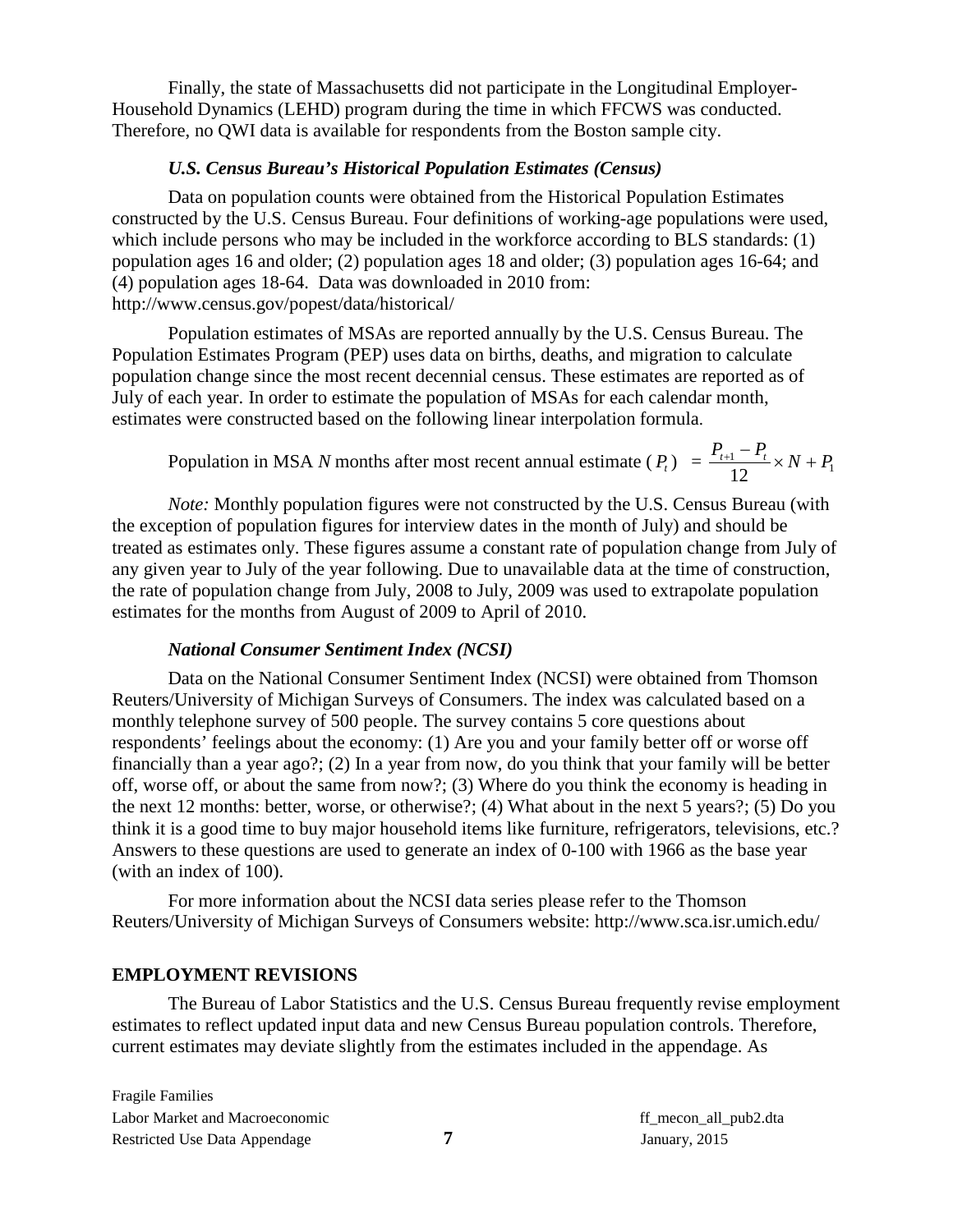previously described, LAUS employment data included in the appendage reflect estimates from September, 2012; QWI data reflect estimates from July, 2012.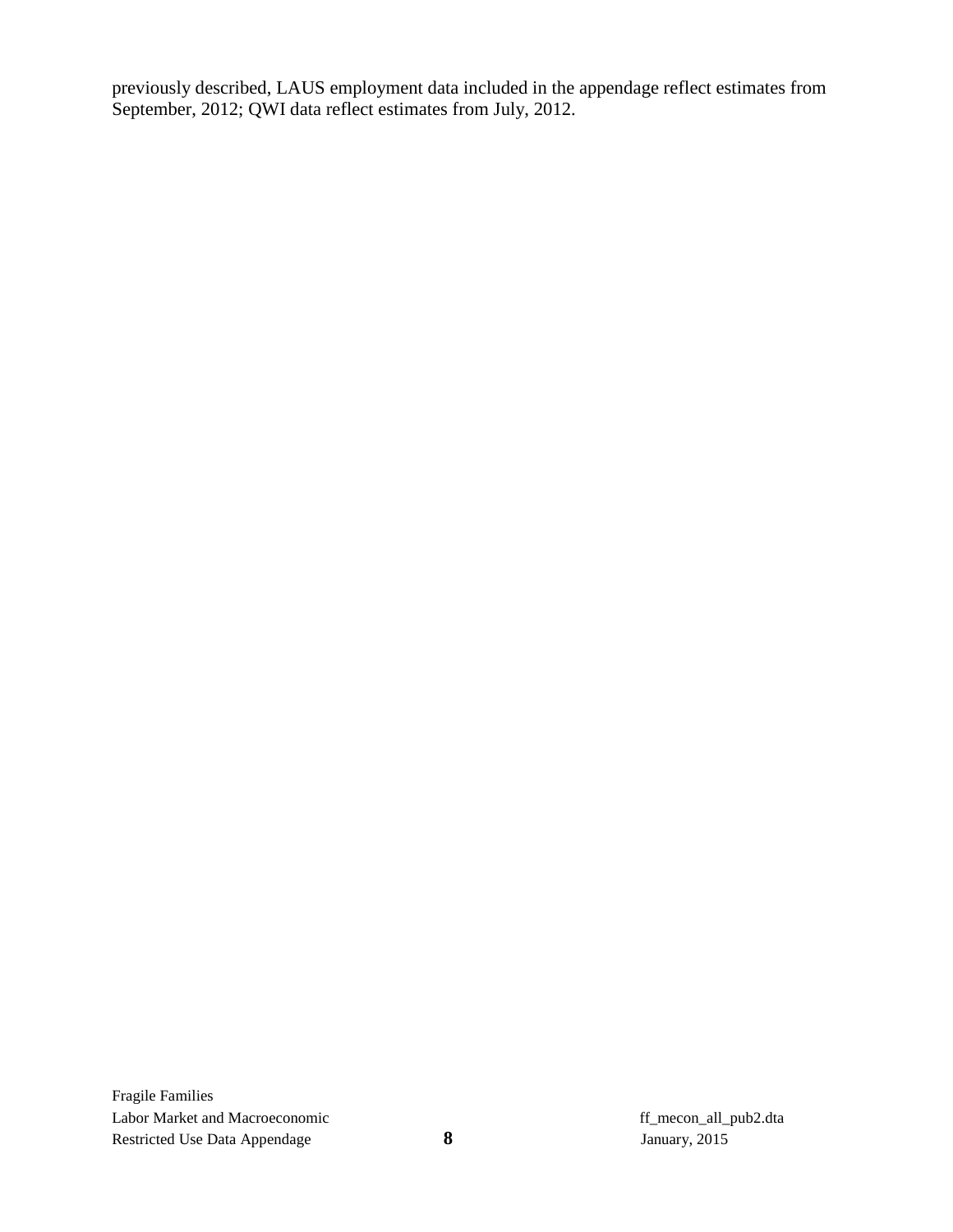## **CURRENT RESIDENCE OF RESPONDENT**

As discussed previously, all measures at all waves correspond to the MSA of families' original sample city, regardless of respondents' current residence at each wave. The data appendage includes variables that indicate whether the focal child's biological mother and biological father resided in the MSA of their original sample city at each wave (\***scmsa**). Values for these variables are coded to -9 if the respondent did not participate in the interview/assessment and -3 if the respondent's location could not be determined.

# **MISSING VALUES**

All missing values for labor market and macroeconomic variables are coded using similar conventions found in other FFCWS data files. More specifically, the following three missing codes are used:

| -9 Not in wave | Respondent did not participate in interview/assessment                                                                                                                                                                   |
|----------------|--------------------------------------------------------------------------------------------------------------------------------------------------------------------------------------------------------------------------|
| -7 N/A         | Respondent participated in interview/assessment; however labor<br>market or macroeconomic data is missing because date of<br>interview/assessment is not available.                                                      |
| -3 Missing     | Respondent participated in interview/assessment and date of<br>interview is available; however, labor market or macroeconomic<br>data for the associated sample city MSA at the current time period<br>is not available. |

# **ACKNOWLEDGEMENTS**

This work was supported by the Eunice Kennedy Shriver National Institute of Child Health and Human Development (NICHD) through grant 1RO1HD066054, as well as the American Recovery & Reinvestment Act (ARRA) through grant 3R01HD036916-09S2.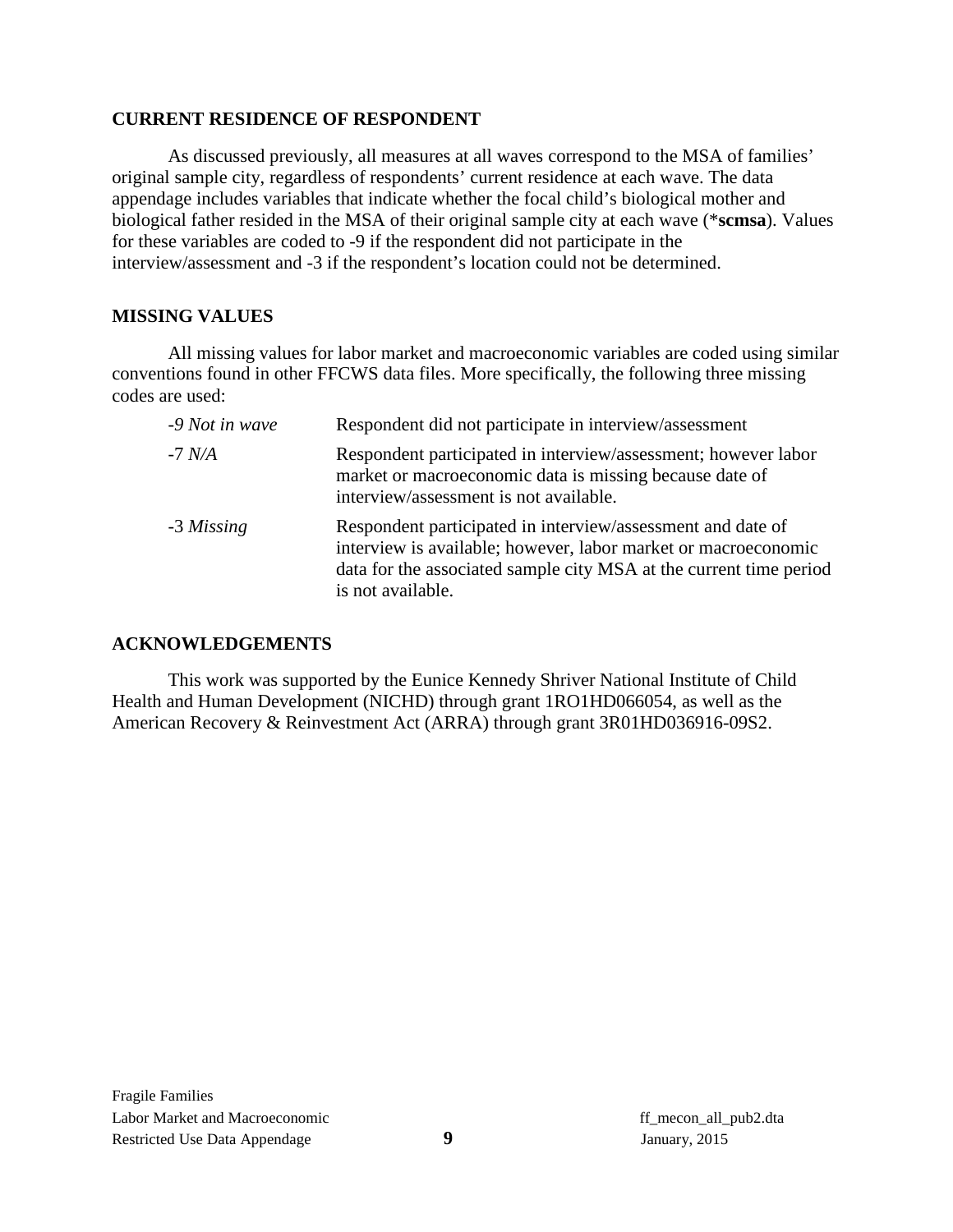# **DATA DICTIONARY**

*Note*: Variable names listed in the data dictionary exclude the 4 character length prefixes. Please refer to the *[Variable Naming Convention](#page-1-0)* section for more information about variable prefixes.

| Variable Source |             | <b>Description</b>                                                             |
|-----------------|-------------|--------------------------------------------------------------------------------|
| en00            | <b>LAUS</b> | Number of employed residents in sample city MSA;<br>month of interview         |
| en01            | <b>LAUS</b> | Number of employed residents in sample city MSA;<br>1 month before interview   |
| en02            | <b>LAUS</b> | Number of employed residents in sample city MSA;<br>2 months before interview  |
| en03            | <b>LAUS</b> | Number of employed residents in sample city MSA;<br>3 months before interview  |
| en04            | <b>LAUS</b> | Number of employed residents in sample city MSA;<br>4 months before interview  |
| en05            | <b>LAUS</b> | Number of employed residents in sample city MSA;<br>5 months before interview  |
| en06            | <b>LAUS</b> | Number of employed residents in sample city MSA;<br>6 months before interview  |
| en07            | <b>LAUS</b> | Number of employed residents in sample city MSA;<br>7 months before interview  |
| en08            | <b>LAUS</b> | Number of employed residents in sample city MSA;<br>8 months before interview  |
| en09            | <b>LAUS</b> | Number of employed residents in sample city MSA;<br>9 months before interview  |
| en10            | <b>LAUS</b> | Number of employed residents in sample city MSA;<br>10 months before interview |
| en11            | LAUS        | Number of employed residents in sample city MSA;<br>11 months before interview |
| en12            | <b>LAUS</b> | Number of employed residents in sample city MSA;<br>12 months before interview |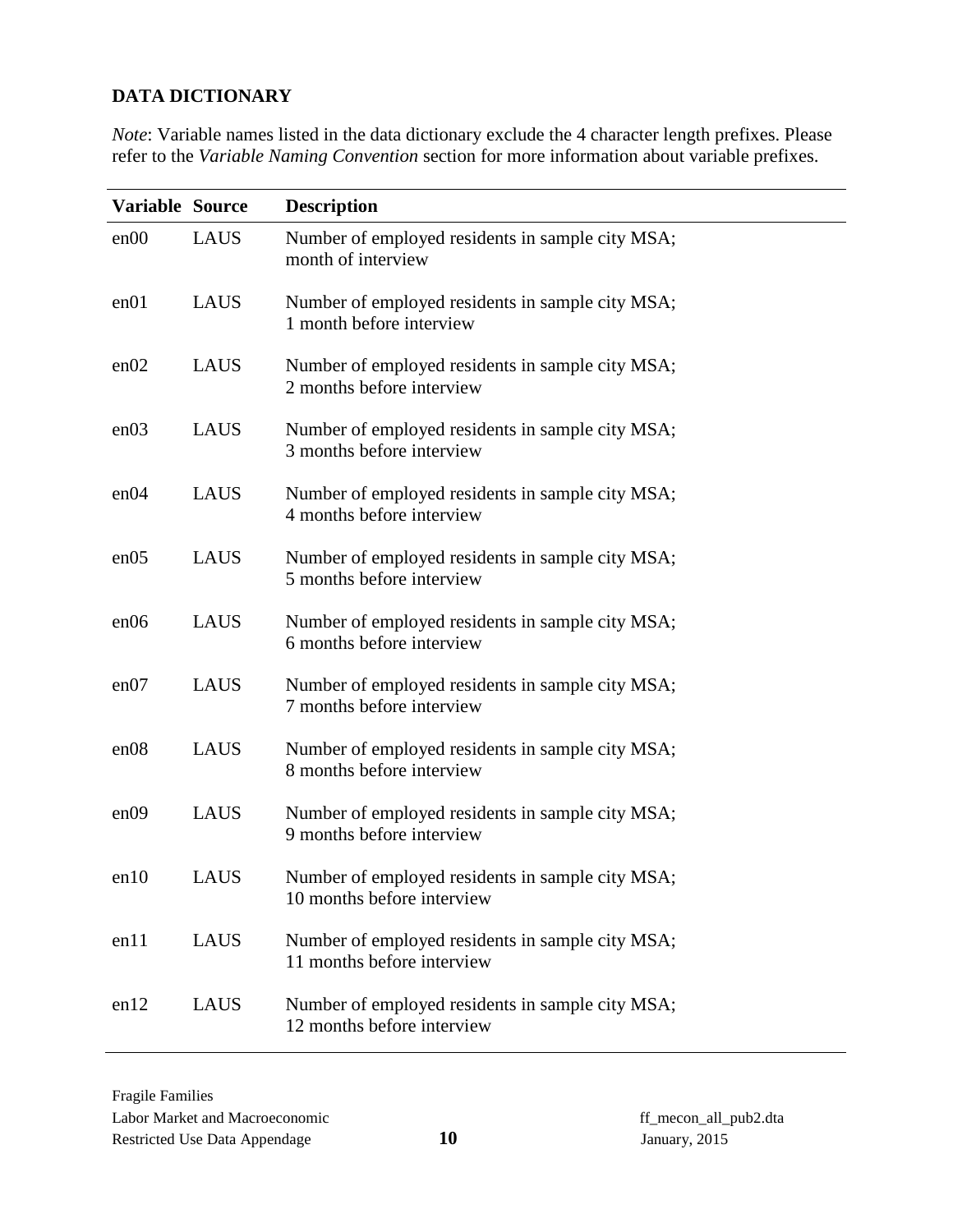| Variable Source |             | <b>Description</b>                                                                         |
|-----------------|-------------|--------------------------------------------------------------------------------------------|
| un00            | <b>LAUS</b> | Number of unemployed residents in sample city MSA;<br>month of interview/assessment        |
| un01            | <b>LAUS</b> | Number of unemployed residents in sample city MSA;<br>1 month before interview/assessment  |
| un02            | <b>LAUS</b> | Number of unemployed residents in sample city MSA;<br>2 months before interview/assessment |
| un03            | <b>LAUS</b> | Number of unemployed residents in sample city MSA;<br>3 months before interview/assessment |
| un04            | <b>LAUS</b> | Number of unemployed residents in sample city MSA;<br>4 months before interview/assessment |
| un05            | <b>LAUS</b> | Number of unemployed residents in sample city MSA;<br>5 months before interview/assessment |
| un06            | <b>LAUS</b> | Number of unemployed residents in sample city MSA;<br>6 months before interview/assessment |
| un07            | <b>LAUS</b> | Number of unemployed residents in sample city MSA;<br>7 months before interview/assessment |
| un08            | <b>LAUS</b> | Number of unemployed residents in sample city MSA;<br>8 months before interview            |
| un09            | <b>LAUS</b> | Number of unemployed residents in sample city MSA;<br>9 month before interview             |
| un10            | <b>LAUS</b> | Number of unemployed residents in sample city MSA;<br>10 months before interview           |
| un11            | <b>LAUS</b> | Number of unemployed residents in sample city MSA;<br>11 months before interview           |
| un12            | <b>LAUS</b> | Number of unemployed residents in sample city MSA;<br>12 months before interview           |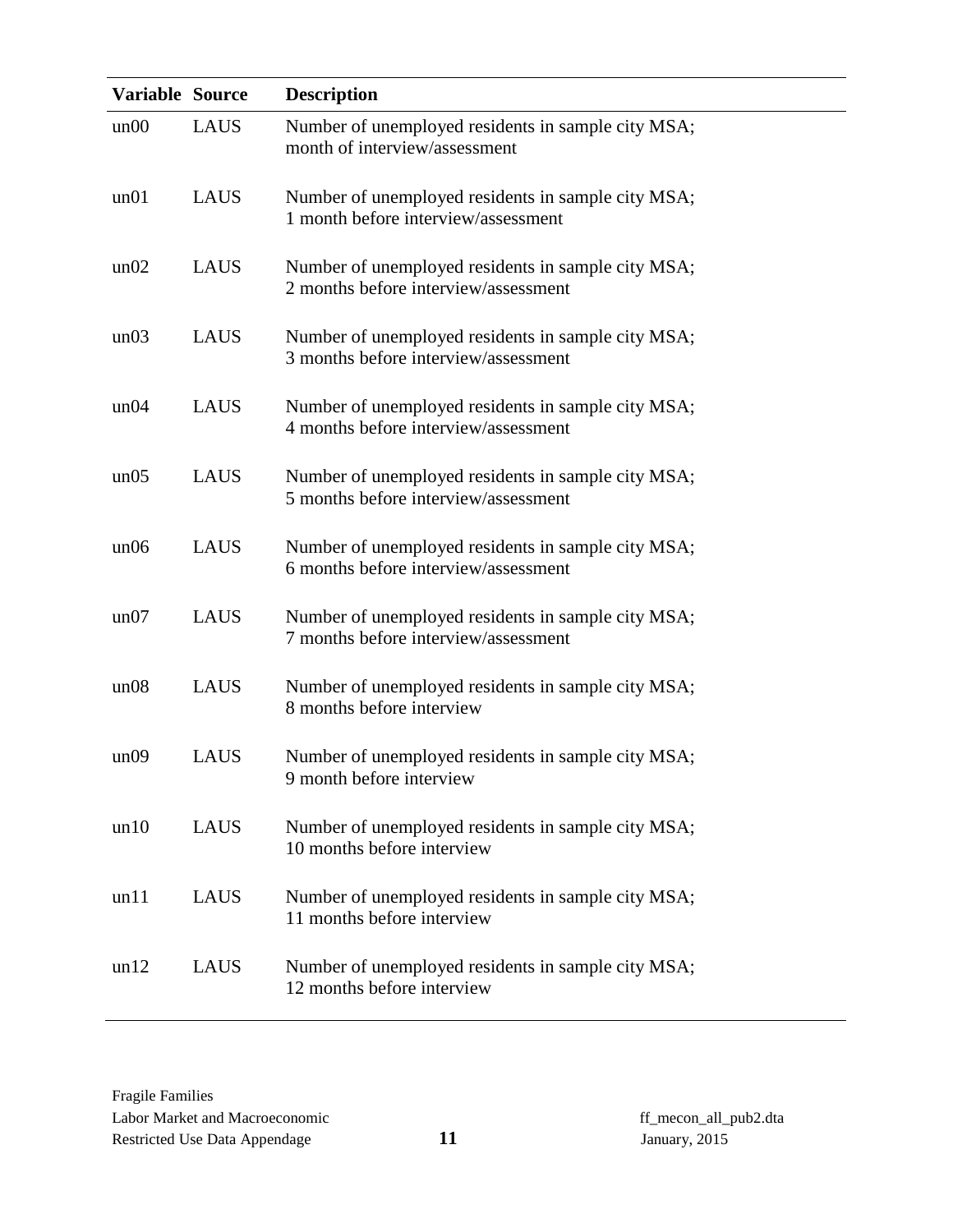| Variable Source |             | <b>Description</b>                                                                            |
|-----------------|-------------|-----------------------------------------------------------------------------------------------|
| wn00            | <b>LAUS</b> | Number of residents in workforce in sample city MSA;<br>month of interview/assessment         |
| wn01            | <b>LAUS</b> | Number of residents in workforce in sample city MSA;<br>1 month before interview/assessment   |
| wn02            | <b>LAUS</b> | Number of residents in workforce in sample city MSA;<br>2 months before interview/assessment  |
| wn03            | <b>LAUS</b> | Number of residents in workforce in sample city MSA;<br>3 months before interview/assessment  |
| wn04            | <b>LAUS</b> | Number of residents in workforce in sample city MSA;<br>4 months before interview/assessment  |
| wn05            | <b>LAUS</b> | Number of residents in workforce in sample city MSA;<br>5 months before interview/assessment  |
| wn06            | <b>LAUS</b> | Number of residents in workforce in sample city MSA;<br>6 months before interview/assessment  |
| wn07            | <b>LAUS</b> | Number of residents in workforce in sample city MSA;<br>7 months before interview/assessment  |
| wn08            | <b>LAUS</b> | Number of residents in workforce in sample city MSA;<br>8 months before interview/assessment  |
| wn09            | <b>LAUS</b> | Number of residents in workforce in sample city MSA;<br>9 months before interview/assessment  |
| wn10            | <b>LAUS</b> | Number of residents in workforce in sample city MSA;<br>10 months before interview/assessment |
| wn11            | <b>LAUS</b> | Number of residents in workforce in sample city MSA;<br>11 months before interview/assessment |
| wn12            | <b>LAUS</b> | Number of residents in workforce in sample city MSA;<br>12 months before interview/assessment |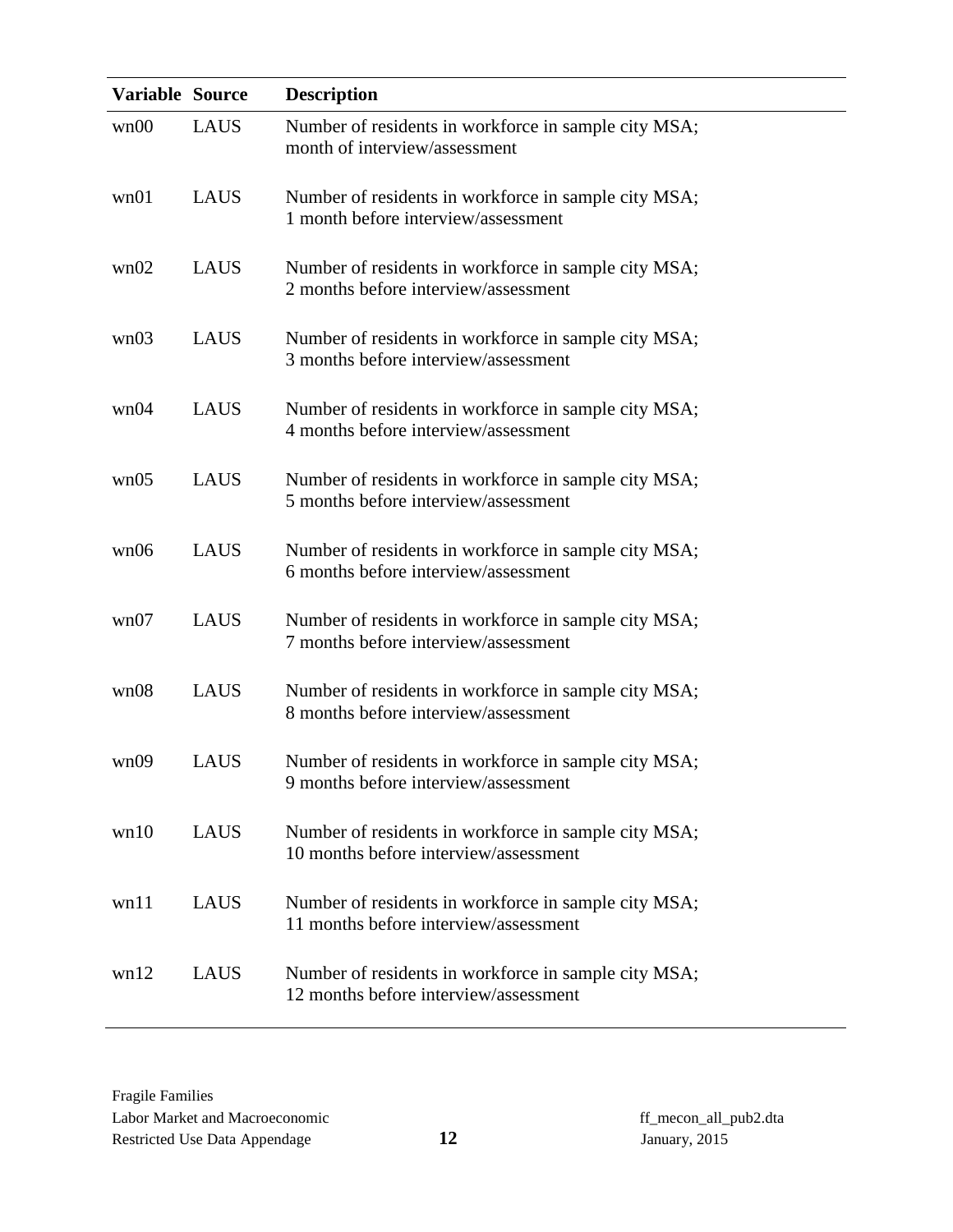| Variable Source |             | <b>Description</b>                                                                          |
|-----------------|-------------|---------------------------------------------------------------------------------------------|
| ur00            | <b>LAUS</b> | Unemployment rate of residents in sample city MSA;<br>month of interview/assessment         |
| ur01            | <b>LAUS</b> | Unemployment rate of residents in sample city MSA;<br>1 month before interview/assessment   |
| ur02            | <b>LAUS</b> | Unemployment rate of residents in sample city MSA;<br>2 months before interview/assessment  |
| ur03            | <b>LAUS</b> | Unemployment rate of residents in sample city MSA;<br>3 months before interview/assessment  |
| ur04            | <b>LAUS</b> | Unemployment rate of residents in sample city MSA;<br>4 months before interview/assessment  |
| ur05            | <b>LAUS</b> | Unemployment rate of residents in sample city MSA;<br>5 months before interview/assessment  |
| ur06            | <b>LAUS</b> | Unemployment rate of residents in sample city MSA;<br>6 months before interview/assessment  |
| ur07            | <b>LAUS</b> | Unemployment rate of residents in sample city MSA;<br>7 months before interview/assessment  |
| ur08            | <b>LAUS</b> | Unemployment rate of residents in sample city MSA;<br>8 months before interview/assessment  |
| ur09            | <b>LAUS</b> | Unemployment rate of residents in sample city MSA;<br>9 months before interview/assessment  |
| ur10            | <b>LAUS</b> | Unemployment rate of residents in sample city MSA;<br>10 months before interview/assessment |
| url1            | <b>LAUS</b> | Unemployment rate of residents in sample city MSA;<br>11 months before interview/assessment |
| ur12            | <b>LAUS</b> | Unemployment rate of residents in sample city MSA;<br>12 months before interview/assessment |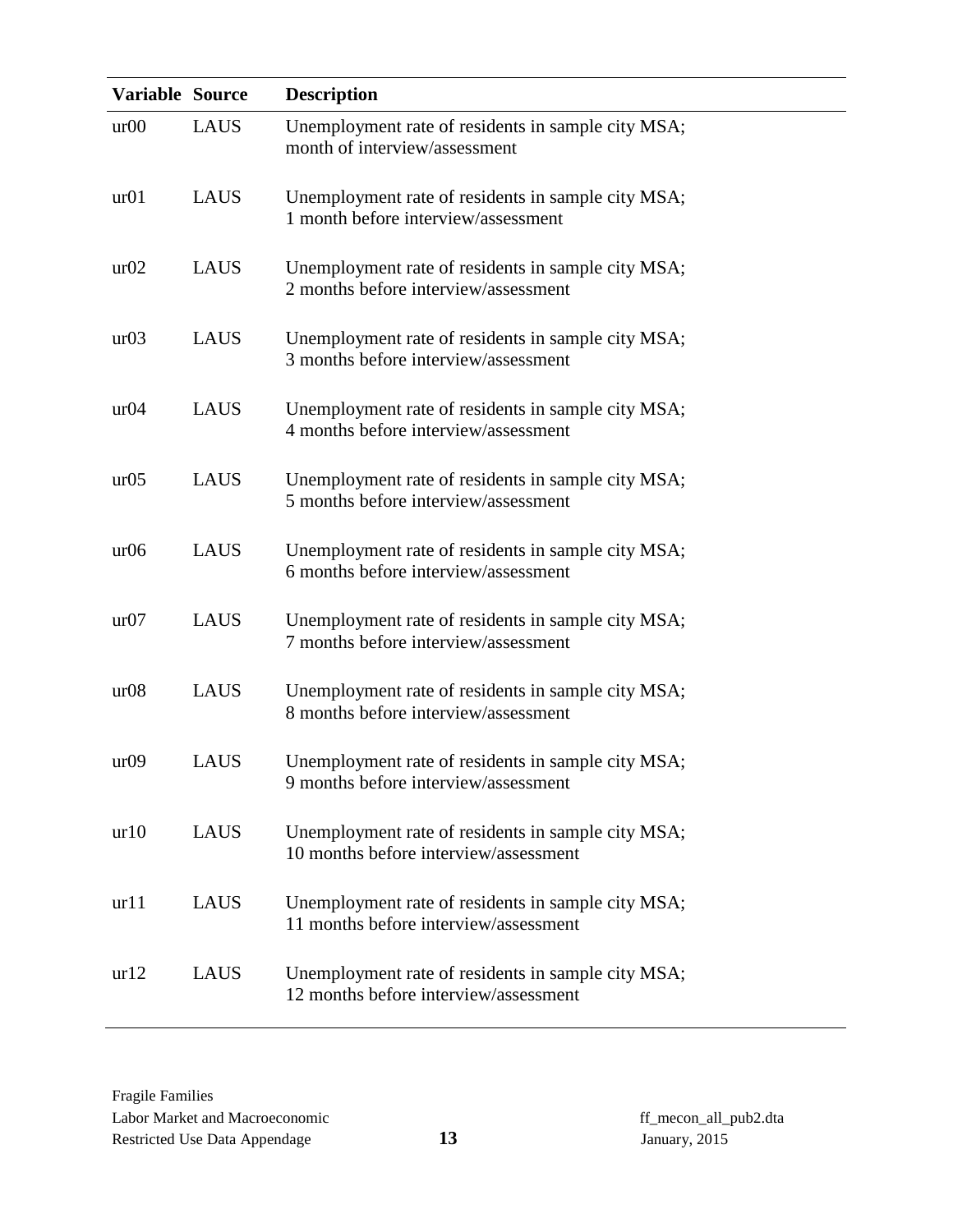| Variable Source  |        | <b>Description</b>                                                                                            |
|------------------|--------|---------------------------------------------------------------------------------------------------------------|
| pa00             | Census | Population of persons 16 and older in sample city MSA;<br>month of interview/assessment (constructed)         |
| pa01             | Census | Population of persons 16 and older in sample city MSA;<br>1 month before interview/assessment (constructed)   |
| pa <sub>02</sub> | Census | Population of persons 16 and older in sample city MSA;<br>2 months before interview/assessment (constructed)  |
| pa03             | Census | Population of persons 16 and older in sample city MSA;<br>3 months before interview/assessment (constructed)  |
| pa04             | Census | Population of persons 16 and older in sample city MSA;<br>4 months before interview/assessment (constructed)  |
| pa05             | Census | Population of persons 16 and older in sample city MSA;<br>5 months before interview/assessment (constructed)  |
| pa06             | Census | Population of persons 16 and older in sample city MSA;<br>6 months before interview/assessment (constructed)  |
| pa07             | Census | Population of persons 16 and older in sample city MSA;<br>7 months before interview/assessment (constructed)  |
| pa08             | Census | Population of persons 16 and older in sample city MSA;<br>8 months before interview/assessment (constructed)  |
| pa09             | Census | Population of persons 16 and older in sample city MSA;<br>9 months before interview/assessment (constructed)  |
| pa10             | Census | Population of persons 16 and older in sample city MSA;<br>10 months before interview/assessment (constructed) |
| pa11             | Census | Population of persons 16 and older in sample city MSA;<br>11 months before interview/assessment (constructed) |
| pa <sub>12</sub> | Census | Population of persons 16 and older in sample city MSA;<br>12 months before interview/assessment (constructed) |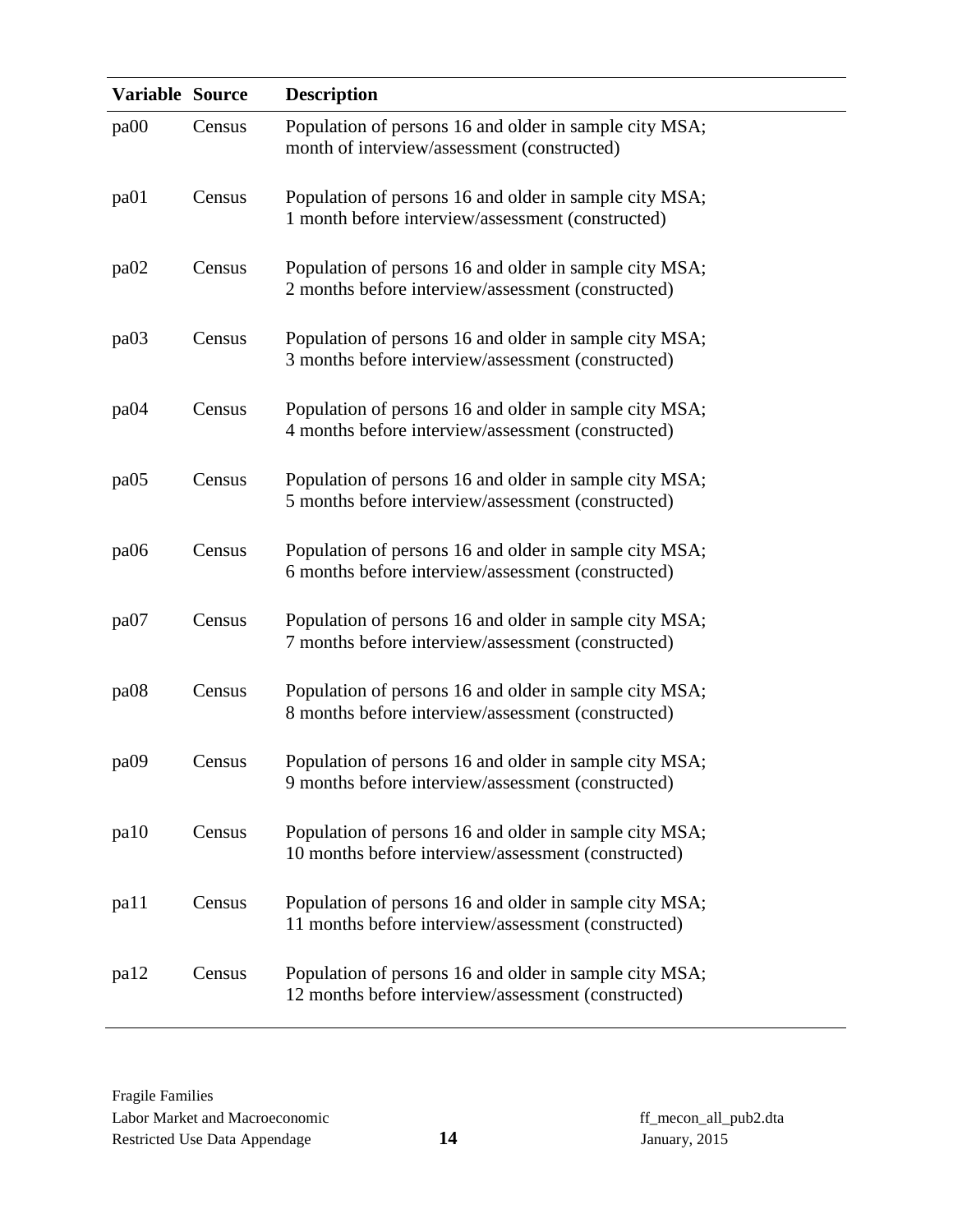| Variable Source |        | <b>Description</b>                                                                                            |
|-----------------|--------|---------------------------------------------------------------------------------------------------------------|
| pb00            | Census | Population of persons 18 and older in sample city MSA;<br>month of interview/assessment (constructed)         |
| pb01            | Census | Population of persons 18 and older in sample city MSA;<br>1 month before interview/assessment (constructed)   |
| pb02            | Census | Population of persons 18 and older in sample city MSA;<br>2 months before interview/assessment (constructed)  |
| pb03            | Census | Population of persons 18 and older in sample city MSA;<br>3 months before interview/assessment (constructed)  |
| pb04            | Census | Population of persons 18 and older in sample city MSA;<br>4 months before interview/assessment (constructed)  |
| pb05            | Census | Population of persons 18 and older in sample city MSA;<br>5 months before interview/assessment (constructed)  |
| pb06            | Census | Population of persons 18 and older in sample city MSA;<br>6 months before interview/assessment (constructed)  |
| pb07            | Census | Population of persons 18 and older in sample city MSA;<br>7 months before interview/assessment (constructed)  |
| pb08            | Census | Population of persons 18 and older in sample city MSA;<br>8 months before interview/assessment (constructed)  |
| pb09            | Census | Population of persons 18 and older in sample city MSA;<br>9 months before interview/assessment (constructed)  |
| pb10            | Census | Population of persons 18 and older in sample city MSA;<br>10 months before interview/assessment (constructed) |
| pb11            | Census | Population of persons 18 and older in sample city MSA;<br>11 months before interview/assessment (constructed) |
| pb12            | Census | Population of persons 18 and older in sample city MSA;<br>12 months before interview/assessment (constructed) |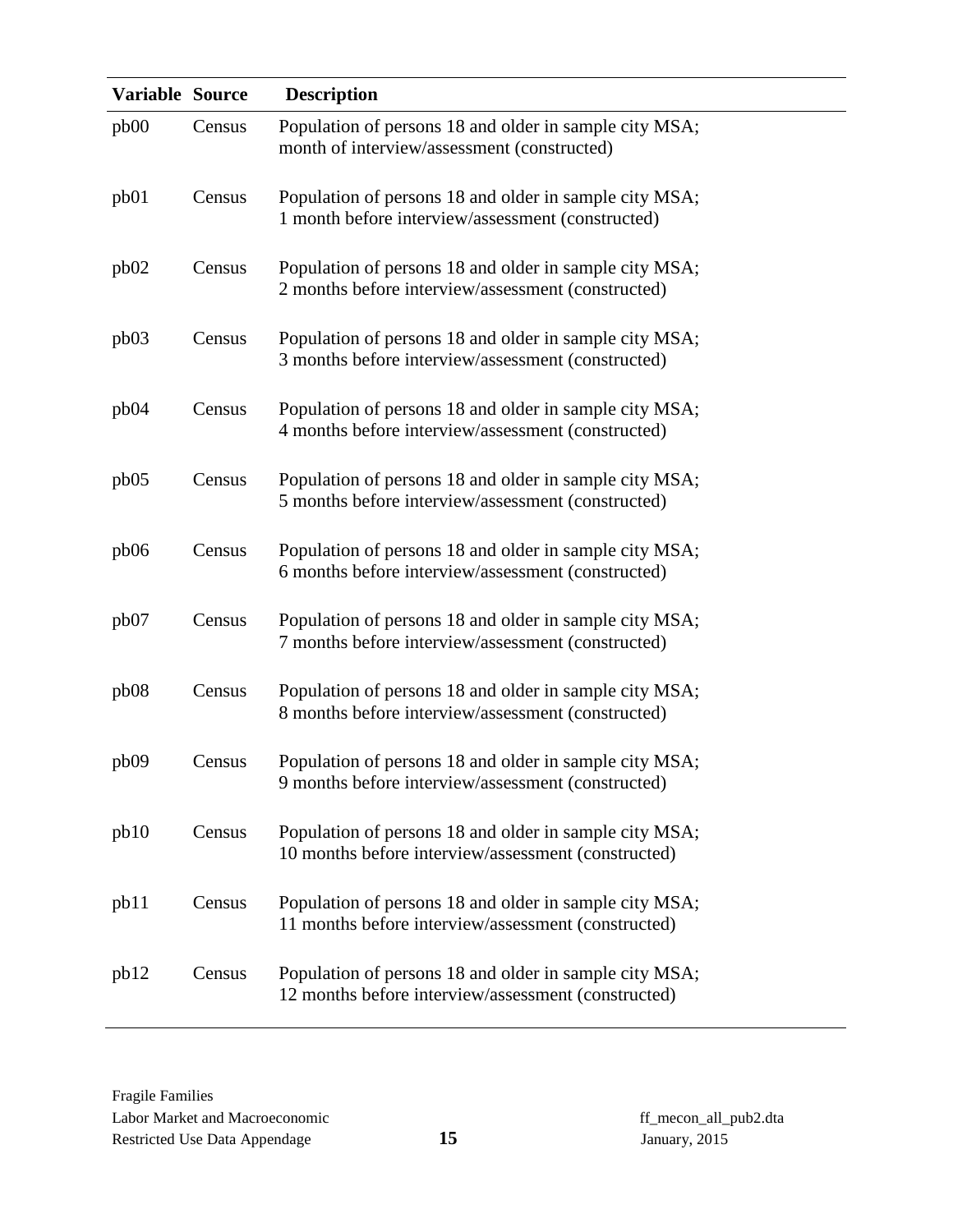| Variable Source |        | <b>Description</b>                                                                                          |
|-----------------|--------|-------------------------------------------------------------------------------------------------------------|
| pc00            | Census | Population of persons ages 16-64 in sample city MSA;<br>month of interview/assessment (constructed)         |
| pc01            | Census | Population of persons ages 16-64 in sample city MSA;<br>1 month before interview/assessment (constructed)   |
| pc02            | Census | Population of persons ages 16-64 in sample city MSA;<br>2 months before interview/assessment (constructed)  |
| pc03            | Census | Population of persons ages 16-64 in sample city MSA;<br>3 months before interview/assessment (constructed)  |
| pc04            | Census | Population of persons ages 16-64 in sample city MSA;<br>4 months before interview/assessment (constructed)  |
| pc05            | Census | Population of persons ages 16-64 in sample city MSA;<br>5 months before interview/assessment (constructed)  |
| pc06            | Census | Population of persons ages 16-64 in sample city MSA;<br>6 months before interview/assessment (constructed)  |
| pc07            | Census | Population of persons ages 16-64 in sample city MSA;<br>7 months before interview/assessment (constructed)  |
| pc08            | Census | Population of persons ages 16-64 in sample city MSA;<br>8 months before interview/assessment (constructed)  |
| pc09            | Census | Population of persons ages 16-64 in sample city MSA;<br>9 months before interview/assessment (constructed)  |
| pc10            | Census | Population of persons ages 16-64 in sample city MSA;<br>10 months before interview/assessment (constructed) |
| pc11            | Census | Population of persons ages 16-64 in sample city MSA;<br>11 months before interview/assessment (constructed) |
| pc12            | Census | Population of persons ages 16-64 in sample city MSA;<br>12 months before interview/assessment (constructed) |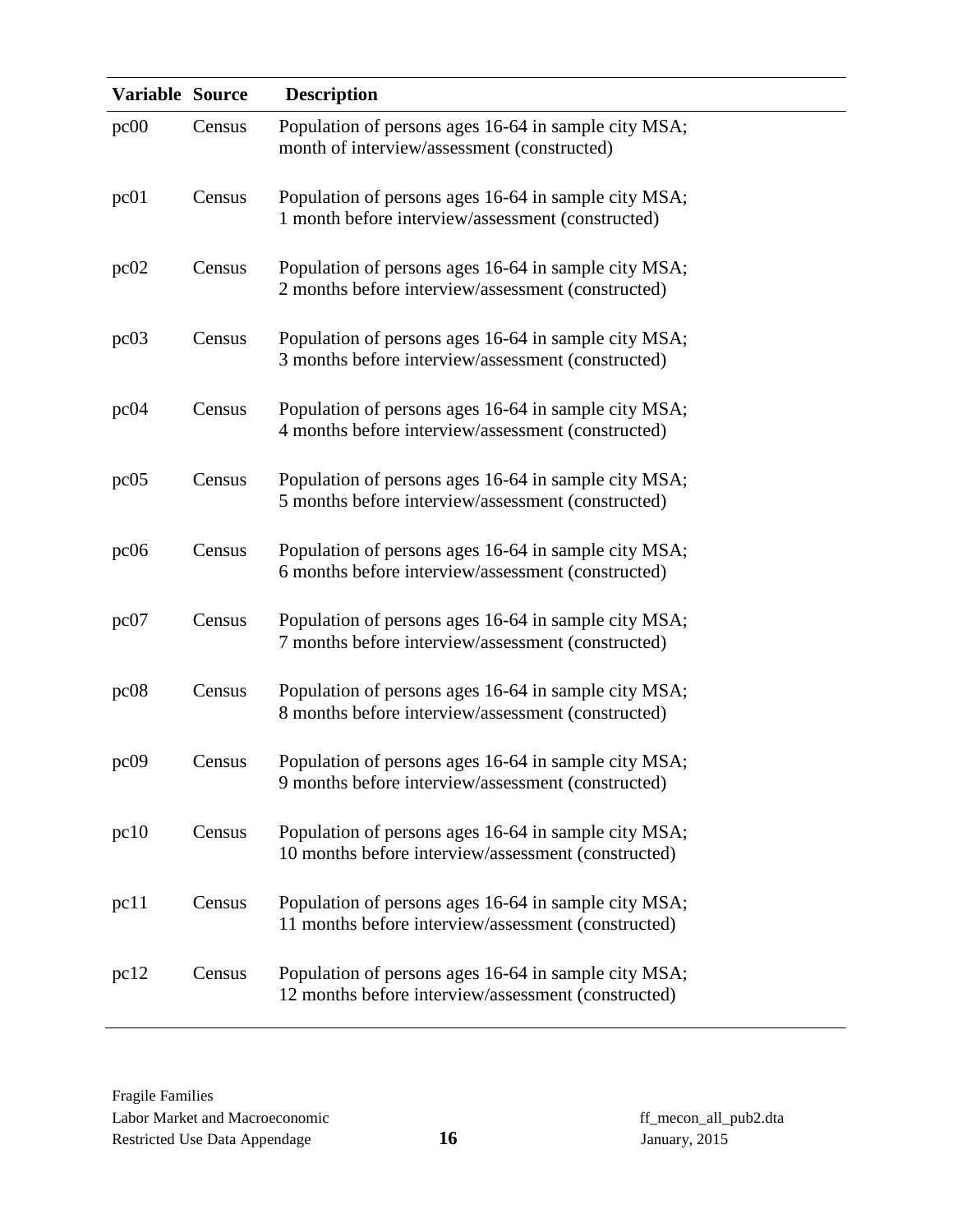| Variable Source  |        | <b>Description</b>                                                                                          |
|------------------|--------|-------------------------------------------------------------------------------------------------------------|
| pd00             | Census | Population of persons ages 18-64 in sample city MSA;<br>month of interview/assessment (constructed)         |
| pd01             | Census | Population of persons ages 18-64 in sample city MSA;<br>1 month before interview/assessment (constructed)   |
| pd <sub>02</sub> | Census | Population of persons ages 18-64 in sample city MSA;<br>2 months before interview/assessment (constructed)  |
| pd <sub>03</sub> | Census | Population of persons ages 18-64 in sample city MSA;<br>3 months before interview/assessment (constructed)  |
| pd <sub>04</sub> | Census | Population of persons ages 18-64 in sample city MSA;<br>4 months before interview/assessment (constructed)  |
| pd <sub>05</sub> | Census | Population of persons ages 18-64 in sample city MSA;<br>5 months before interview/assessment (constructed)  |
| pd06             | Census | Population of persons ages 18-64 in sample city MSA;<br>6 months before interview/assessment (constructed)  |
| pd <sub>07</sub> | Census | Population of persons ages 18-64 in sample city MSA;<br>7 months before interview/assessment (constructed)  |
| pd <sub>08</sub> | Census | Population of persons ages 18-64 in sample city MSA;<br>8 months before interview/assessment (constructed)  |
| pd09             | Census | Population of persons ages 18-64 in sample city MSA;<br>9 months before interview/assessment (constructed)  |
| pd10             | Census | Population of persons ages 18-64 in sample city MSA;<br>10 months before interview/assessment (constructed) |
| pd11             | Census | Population of persons ages 18-64 in sample city MSA;<br>11 months before interview/assessment (constructed) |
| pd12             | Census | Population of persons ages 18-64 in sample city MSA;<br>12 months before interview/assessment (constructed) |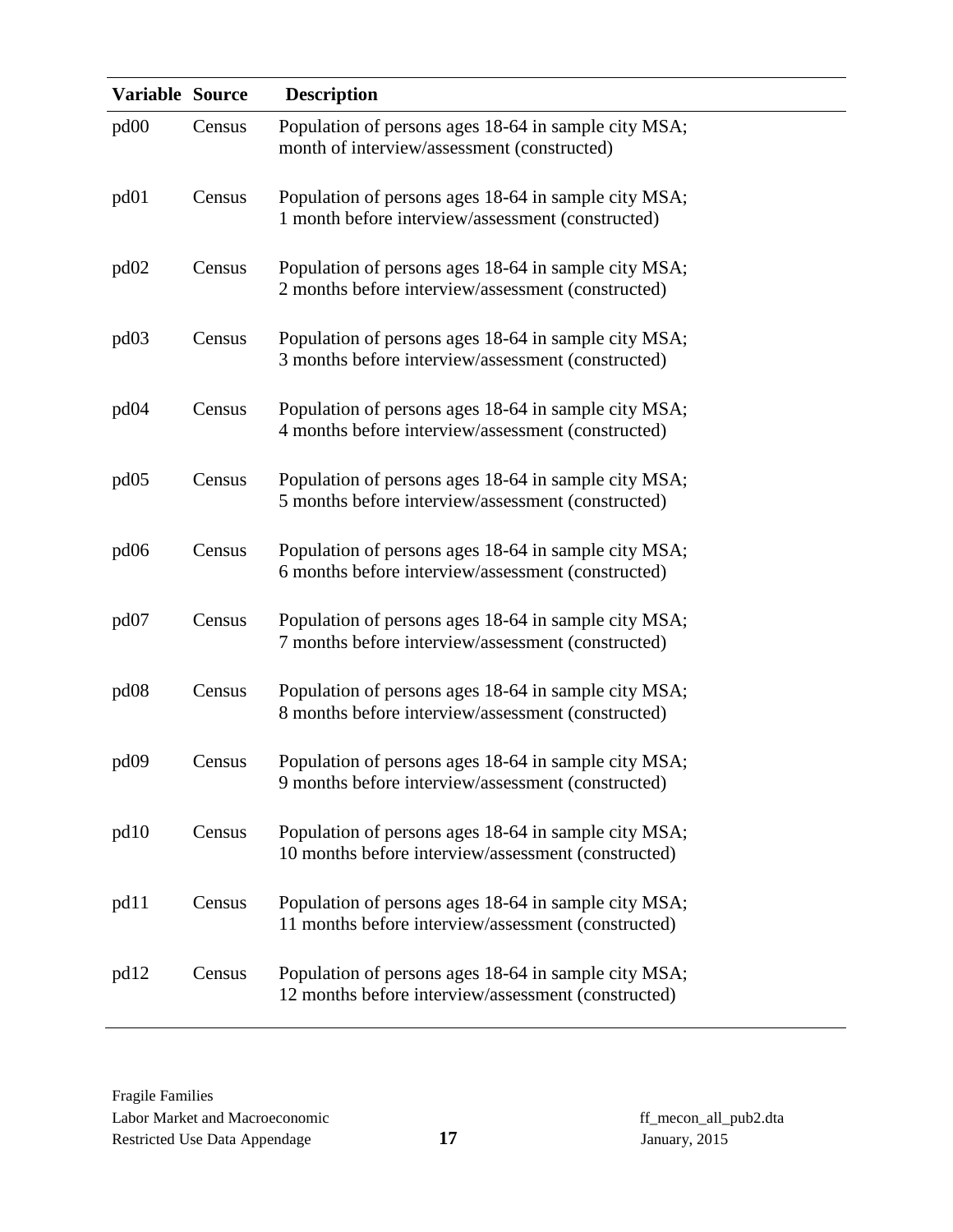| Variable Source |     | <b>Description</b>                                                                                          |
|-----------------|-----|-------------------------------------------------------------------------------------------------------------|
| qrw0            | QWI | Employment count of jobs in sample city MSA held by white, non-<br>Hispanic persons ages 15-99;             |
|                 |     | end of calendar quarter of interview/assessment                                                             |
| qrw1            | QWI | Employment count of jobs in sample city MSA held by white, non-<br>Hispanic persons ages 15-99;             |
|                 |     | 1 calendar quarter before end of calendar quarter of interview/assessment                                   |
| qrw2            | QWI | Employment count of jobs in sample city MSA held by white, non-<br>Hispanic persons ages 15-99;             |
|                 |     | 2 calendar quarters before end of calendar quarter of interview/assessment                                  |
| qrw3            | QWI | Employment count of jobs in sample city MSA held by white, non-<br>Hispanic persons ages 15-99;             |
|                 |     | 3 calendar quarters before end of calendar quarter of interview/assessment                                  |
| qrw4            | QWI | Employment count of jobs in sample city MSA held by white, non-<br>Hispanic persons ages 15-99;             |
|                 |     | 4 calendar quarters before end of calendar quarter of interview/assessment                                  |
| qrb0            | QWI | Employment count of jobs in sample city MSA held by black, any<br>ethnicity persons ages 15-99;             |
|                 |     | end of calendar quarter of interview/assessment                                                             |
| qrb1            | QWI | Employment count of jobs in sample city MSA held by black, any<br>ethnicity persons ages 15-99;             |
|                 |     | 1 calendar quarter before end of calendar quarter of interview/assessment                                   |
| qrb2            | QWI | Employment count of jobs in sample city MSA held by black, any                                              |
|                 |     | ethnicity persons ages 15-99;<br>2 calendar quarters before end of calendar quarter of interview/assessment |
| qrb3            | QWI | Employment count of jobs in sample city MSA held by black, any<br>ethnicity persons ages 15-99;             |
|                 |     | 3 calendar quarters before end of calendar quarter of interview/assessment                                  |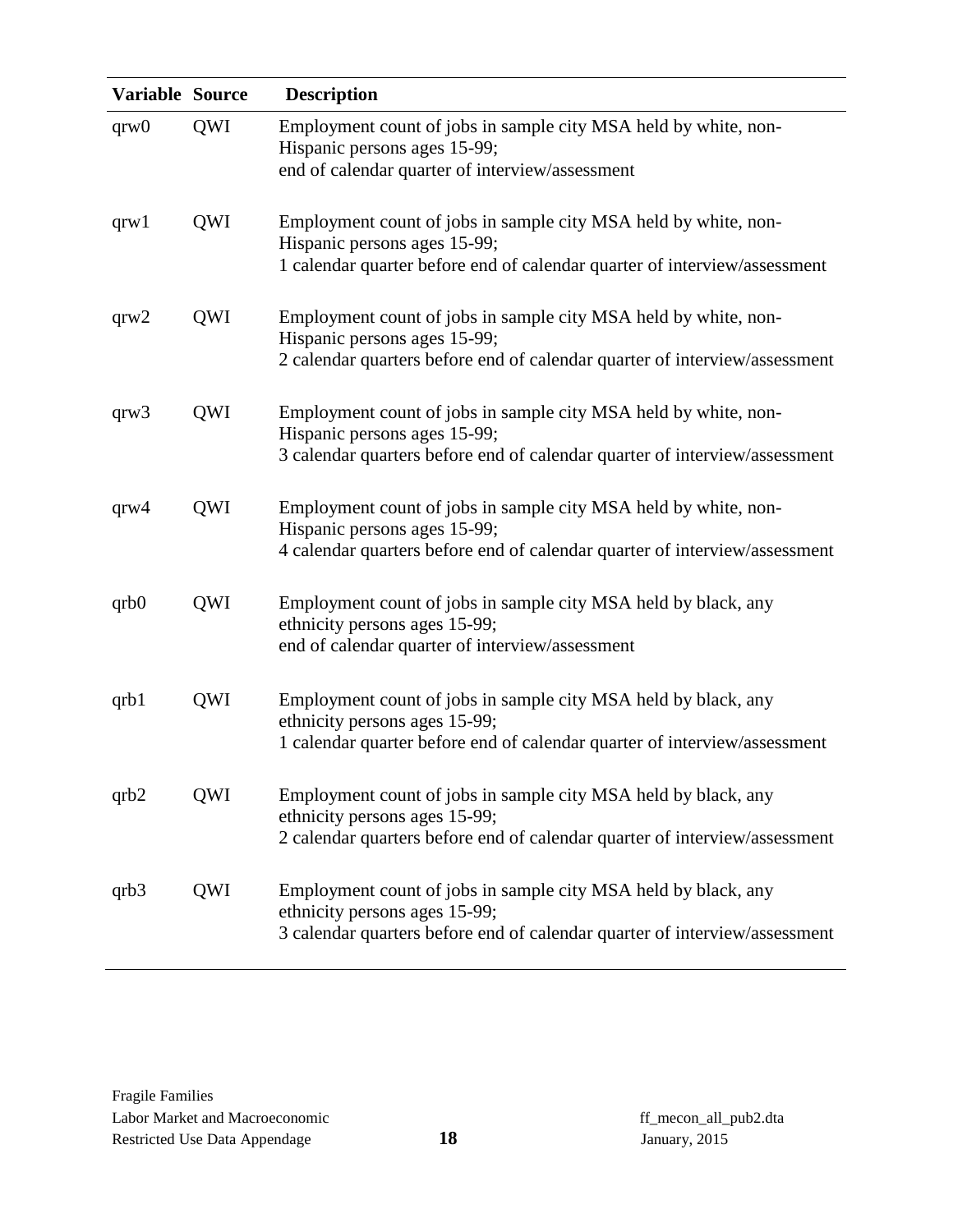| Variable Source |            | <b>Description</b>                                                                                                                                                            |
|-----------------|------------|-------------------------------------------------------------------------------------------------------------------------------------------------------------------------------|
| qrb4            | QWI        | Employment count of jobs in sample city MSA held by black, any<br>ethnicity persons ages 15-99;<br>4 calendar quarters before end of calendar quarter of interview/assessment |
| qrb0            | QWI        | Employment count of jobs in sample city MSA held by Hispanic, any race<br>persons ages 15-99;<br>end of calendar quarter of interview/assessment                              |
| qrh1            | QWI        | Employment count of jobs in sample city MSA held by Hispanic, any race<br>persons ages 15-99;<br>1 calendar quarter before end of calendar quarter of interview/assessment    |
| qrh2            | QWI        | Employment count of jobs in sample city MSA held by Hispanic, any race<br>persons ages 15-99;<br>2 calendar quarters before end of calendar quarter of interview/assessment   |
| qrh3            | QWI        | Employment count of jobs in sample city MSA held by Hispanic, any race<br>persons ages 15-99;<br>3 calendar quarters before end of calendar quarter of interview/assessment   |
| qrh4            | QWI        | Employment count of jobs in sample city MSA held by Hispanic, any race<br>persons ages 15-99;<br>4 calendar quarters before end of calendar quarter of interview/assessment   |
| qfy0            | QWI        | Employment count of jobs in sample city MSA held by female persons,<br>ages 19-34;<br>end of calendar quarter of interview/assessment                                         |
| qfy1            | <b>QWI</b> | Employment count of jobs in sample city MSA held by female persons,<br>ages 19-34;<br>1 calendar quarter before end of calendar quarter of interview/assessment               |
| qfy2            | QWI        | Employment count of jobs in sample city MSA held by female persons,<br>ages 19-34;<br>2 calendar quarters before end of calendar quarter of interview/assessment              |
| qfy3            | QWI        | Employment count of jobs in sample city MSA held by female persons,<br>ages 19-34;<br>3 calendar quarters before end of calendar quarter of interview/assessment              |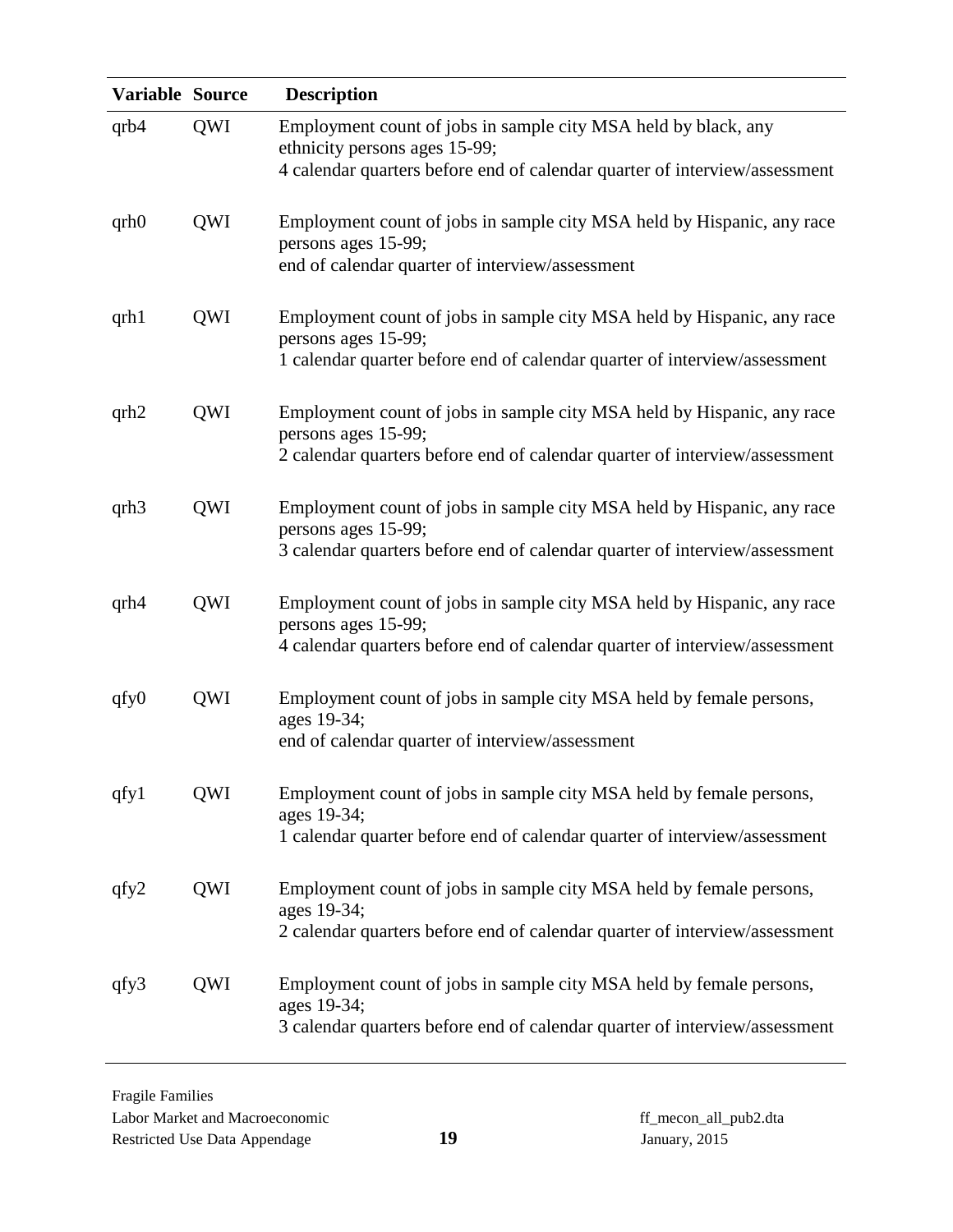| Variable Source |     | <b>Description</b>                                                                                                                                               |
|-----------------|-----|------------------------------------------------------------------------------------------------------------------------------------------------------------------|
| qfy4            | QWI | Employment count of jobs in sample city MSA held by female persons,<br>ages 19-34;<br>4 calendar quarters before end of calendar quarter of interview/assessment |
|                 |     |                                                                                                                                                                  |
| $q$ my $0$      | QWI | Employment count of jobs in sample city MSA held by male persons,<br>ages 19-34;                                                                                 |
|                 |     | end of calendar quarter of interview/assessment                                                                                                                  |
| qmy1            | QWI | Employment count of jobs in sample city MSA held by male persons, ages<br>$19-34;$                                                                               |
|                 |     | 1 calendar quarter before end of calendar quarter of interview/assessment                                                                                        |
| qmy2            | QWI | Employment count of jobs in sample city MSA held by male persons, ages<br>$19-34;$                                                                               |
|                 |     | 2 calendar quarters before end of calendar quarter of interview/assessment                                                                                       |
| qmy3            | QWI | Employment count of jobs in sample city MSA held by male persons,<br>ages 19-34;                                                                                 |
|                 |     | 3 calendar quarters before end of calendar quarter of interview/assessment                                                                                       |
| $q$ my $4$      | QWI | Employment count of jobs in sample city MSA held by male persons,<br>ages 19-34;                                                                                 |
|                 |     | 4 calendar quarters before end of calendar quarter of interview/assessment                                                                                       |
| qfo0            | QWI | Employment count of jobs in sample city MSA held by female persons,<br>ages 35-64;                                                                               |
|                 |     | end of calendar quarter of interview/assessment                                                                                                                  |
| qfo1            | QWI | Employment count of jobs in sample city MSA held by female persons,<br>ages 35-64;                                                                               |
|                 |     | 1 calendar quarter before end of calendar quarter of interview/assessment                                                                                        |
| qfo2            | QWI | Employment count of jobs in sample city MSA held by female persons,<br>ages 35-64;                                                                               |
|                 |     | 2 calendar quarters before end of calendar quarter of interview/assessment                                                                                       |
| qfo3            | QWI | Employment count of jobs in sample city MSA held by female persons,<br>ages 35-64;                                                                               |
|                 |     | 3 calendar quarters before end of calendar quarter of interview/assessment                                                                                       |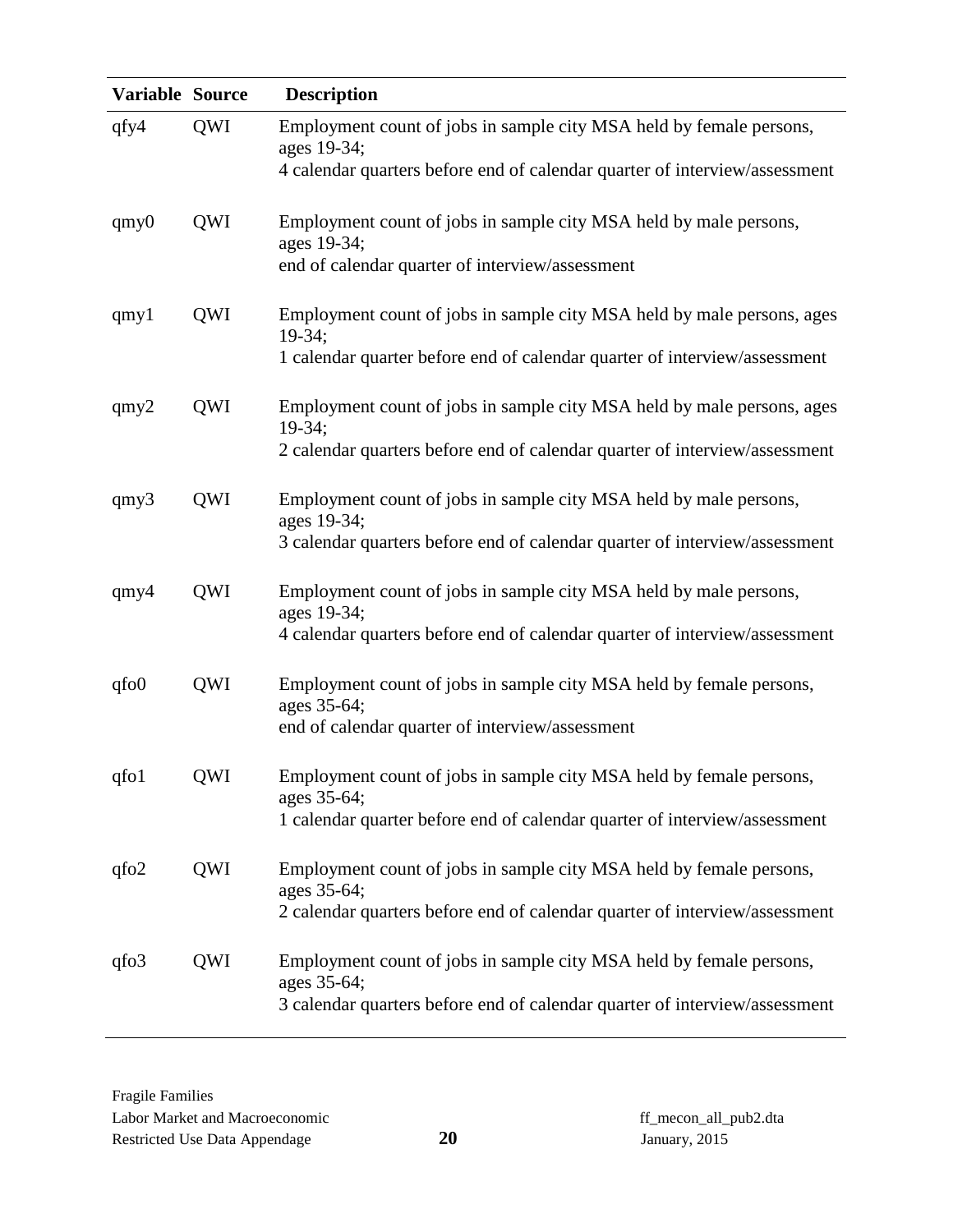| Variable Source  |     | <b>Description</b>                                                                                                                                                    |
|------------------|-----|-----------------------------------------------------------------------------------------------------------------------------------------------------------------------|
| qfo4             | QWI | Employment count of jobs in sample city MSA held by female persons,<br>ages 35-64;<br>4 calendar quarters before end of calendar quarter of interview/assessment      |
|                  |     |                                                                                                                                                                       |
| $q_{\text{m0}}$  | QWI | Employment count of jobs in sample city MSA held by male persons,<br>ages 35-64;                                                                                      |
|                  |     | end of calendar quarter of interview/assessment                                                                                                                       |
| qmo1             | QWI | Employment count of jobs in sample city MSA held by male persons,<br>ages 35-64;                                                                                      |
|                  |     | 1 calendar quarter before end of calendar quarter of interview/assessment                                                                                             |
| $q_{\text{m02}}$ | QWI | Employment count of jobs in sample city MSA held by male persons,<br>ages 35-64;                                                                                      |
|                  |     | 2 calendar quarters before end of calendar quarter of interview/assessment                                                                                            |
| qmo3             | QWI | Employment count of jobs in sample city MSA held by male persons,<br>ages 35-64;                                                                                      |
|                  |     | 3 calendar quarters before end of calendar quarter of interview/assessment                                                                                            |
| $q$ mo $4$       | QWI | Employment count of jobs in sample city MSA held by male persons,<br>ages 35-64;                                                                                      |
|                  |     | 4 calendar quarters before end of calendar quarter of interview/assessment                                                                                            |
| qfb0             | QWI | Employment count of jobs in sample city MSA held by female persons<br>with a Bachelor's degree, ages 25 and older;<br>end of calendar quarter of interview/assessment |
| qfb1             | QWI | Employment count of jobs in sample city MSA held by female persons                                                                                                    |
|                  |     | with a Bachelor's degree, ages 25 and older;<br>1 calendar quarter before end of calendar quarter of interview/assessment                                             |
| qfb2             | QWI | Employment count of jobs in sample city MSA held by female persons                                                                                                    |
|                  |     | with a Bachelor's degree, ages 25 and older;<br>2 calendar quarters before end of calendar quarter of interview/assessment                                            |
| qfb3             | QWI | Employment count of jobs in sample city MSA held by female persons<br>with a Bachelor's degree, ages 25 and older;                                                    |
|                  |     | 3 calendar quarters before end of calendar quarter of interview/assessment                                                                                            |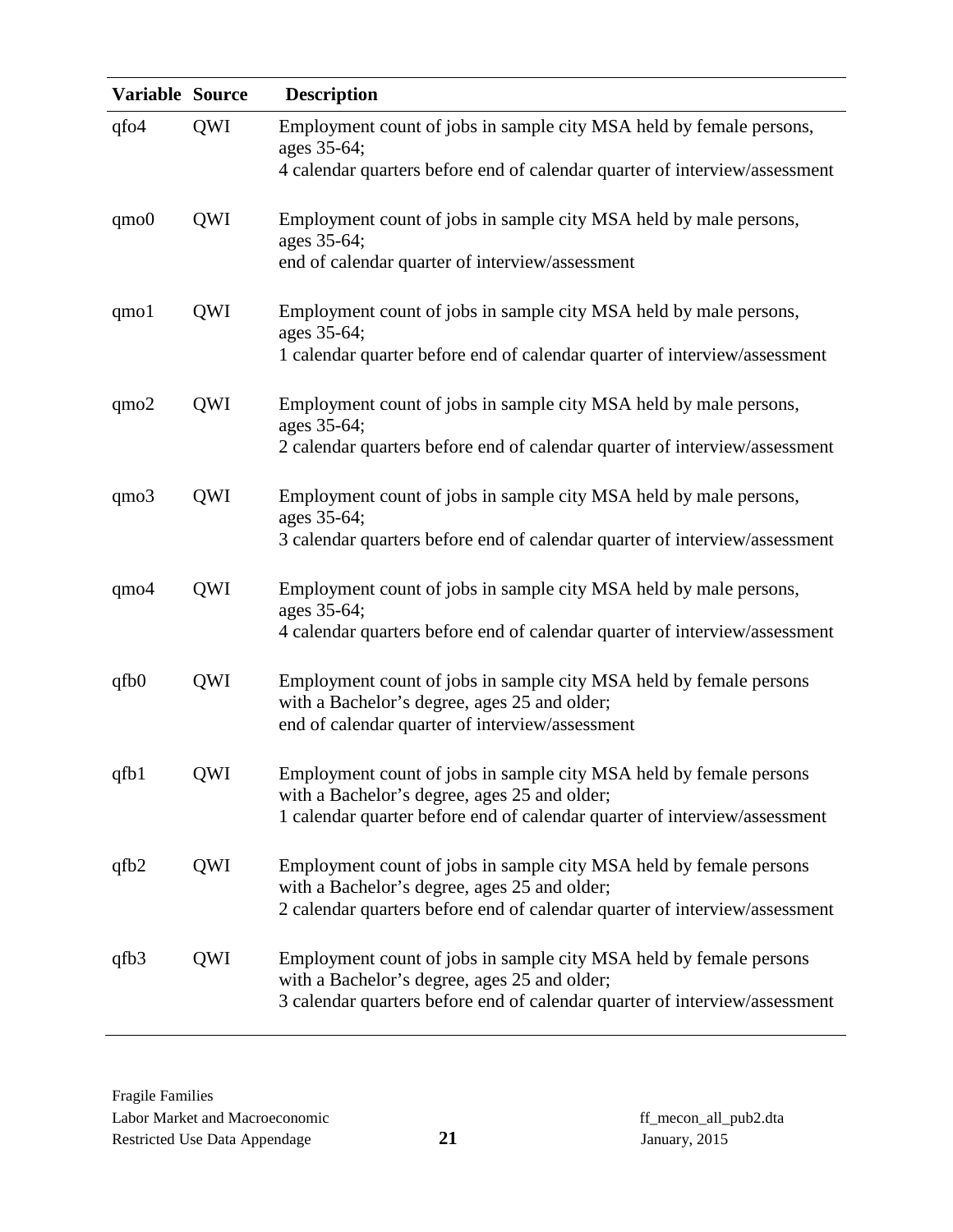| <b>Variable Source</b> |     | <b>Description</b>                                                                                                                                                                               |
|------------------------|-----|--------------------------------------------------------------------------------------------------------------------------------------------------------------------------------------------------|
| qfb4                   | QWI | Employment count of jobs in sample city MSA held by female persons<br>with a Bachelor's degree, ages 25 and older;<br>4 calendar quarters before end of calendar quarter of interview/assessment |
| qfs0                   | QWI | Employment count of jobs in sample city MSA held by females with some<br>college, ages 25 and older;<br>end of calendar quarter of interview/assessment                                          |
| qfs1                   | QWI | Employment count of jobs in sample city MSA held by females with some<br>college, ages 25 and older;<br>1 calendar quarter before end of calendar quarter of interview/assessment                |
| qfs2                   | QWI | Employment count of jobs in sample city MSA held by females with some<br>college, ages 25 and older;<br>2 calendar quarters before end of calendar quarter of interview/assessment               |
| qfs3                   | QWI | Employment count of jobs in sample city MSA held by females with some<br>college, ages 25 and older;<br>3 calendar quarters before end of calendar quarter of interview/assessment               |
| qfs4                   | QWI | Employment count of jobs in sample city MSA held by females with some<br>college, ages 25 and older;<br>4 calendar quarters before end of calendar quarter of interview/assessment               |
| qfh0                   | QWI | Employment count of jobs in sample city MSA held by females with only<br>a high school degree, ages 25 and older;<br>end of calendar quarter of interview/assessment                             |
| qfh1                   | QWI | Employment count of jobs in sample city MSA held by females with only<br>a high school degree, ages 25 and older;<br>1 calendar quarter before end of calendar quarter of interview/assessment   |
| qfh2                   | QWI | Employment count of jobs in sample city MSA held by females with only<br>a high school degree, ages 25 and older;<br>2 calendar quarters before end of calendar quarter of interview/assessment  |
| qfh <sub>3</sub>       | QWI | Employment count of jobs in sample city MSA held by females with only<br>a high school degree, ages 25 and older;<br>3 calendar quarters before end of calendar quarter of interview/assessment  |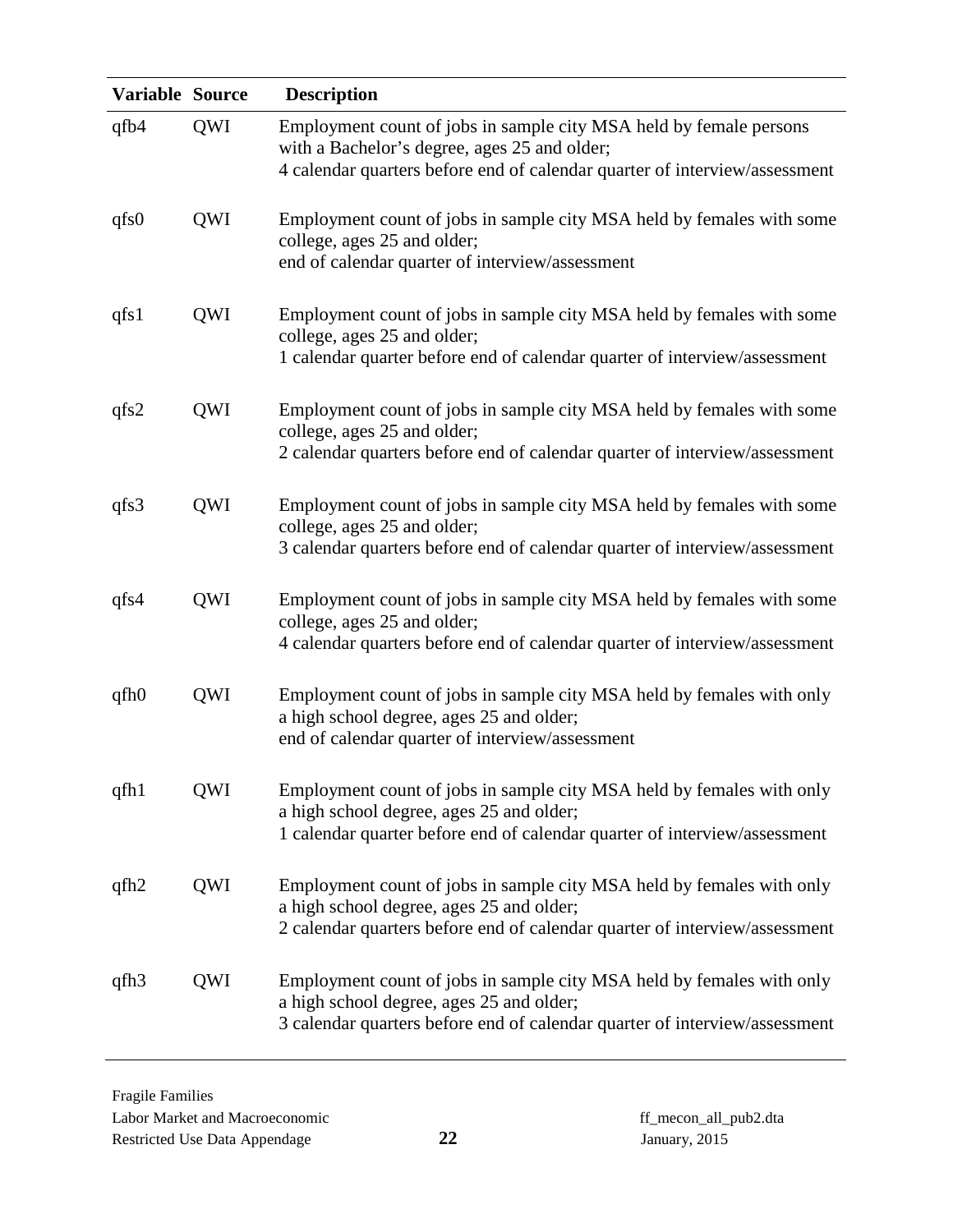| Variable Source |     | <b>Description</b>                                                                                                                                                                                    |
|-----------------|-----|-------------------------------------------------------------------------------------------------------------------------------------------------------------------------------------------------------|
| qfh4            | QWI | Employment count of jobs in sample city MSA held by females with only<br>a high school degree, ages 25 and older;<br>4 calendar quarters before end of calendar quarter of interview/assessment       |
| qfn0            | QWI | Employment count of jobs in sample city MSA held by female with no<br>high school degree, ages 25 and older;<br>end of calendar quarter of interview/assessment                                       |
| qfn1            | QWI | Employment count of jobs in sample city MSA held by female with no<br>high school degree, ages 25 and older;<br>1 calendar quarter before end of calendar quarter of interview/assessment             |
| qfn2            | QWI | Employment count of jobs in sample city MSA held by female with no<br>high school degree, ages 25 and older;<br>2 calendar quarters before end of calendar quarter of interview/assessment            |
| qfn3            | QWI | Employment count of jobs in sample city MSA held by female with no<br>high school degree, ages 25 and older;<br>3 calendar quarters before end of calendar quarter of interview/assessment            |
| qfn4            | QWI | Employment count of jobs in sample city MSA held by female with no<br>high school degree, ages 25 and older;<br>4 calendar quarters before end of calendar quarter of interview/assessment            |
| qmb0            | QWI | Employment count of jobs in sample city MSA held by males with high<br>school degree or equivalency, ages 25 and older;<br>end of calendar quarter of interview/assessment                            |
| qmb1            | QWI | Employment count of jobs in sample city MSA held by males with high<br>school degree or equivalency, ages 25 and older;<br>1 calendar quarters before end of calendar quarter of interview/assessment |
| qmb2            | QWI | Employment count of jobs in sample city MSA held by males with<br>Bachelor's degree, ages 25 and older;<br>2 calendar quarters before end of calendar quarter of interview/assessment                 |
| qmb3            | QWI | Employment count of jobs in sample city MSA held by males with<br>Bachelor's degree, ages 25 and older;<br>3 calendar quarters before end of calendar quarter of interview/assessment                 |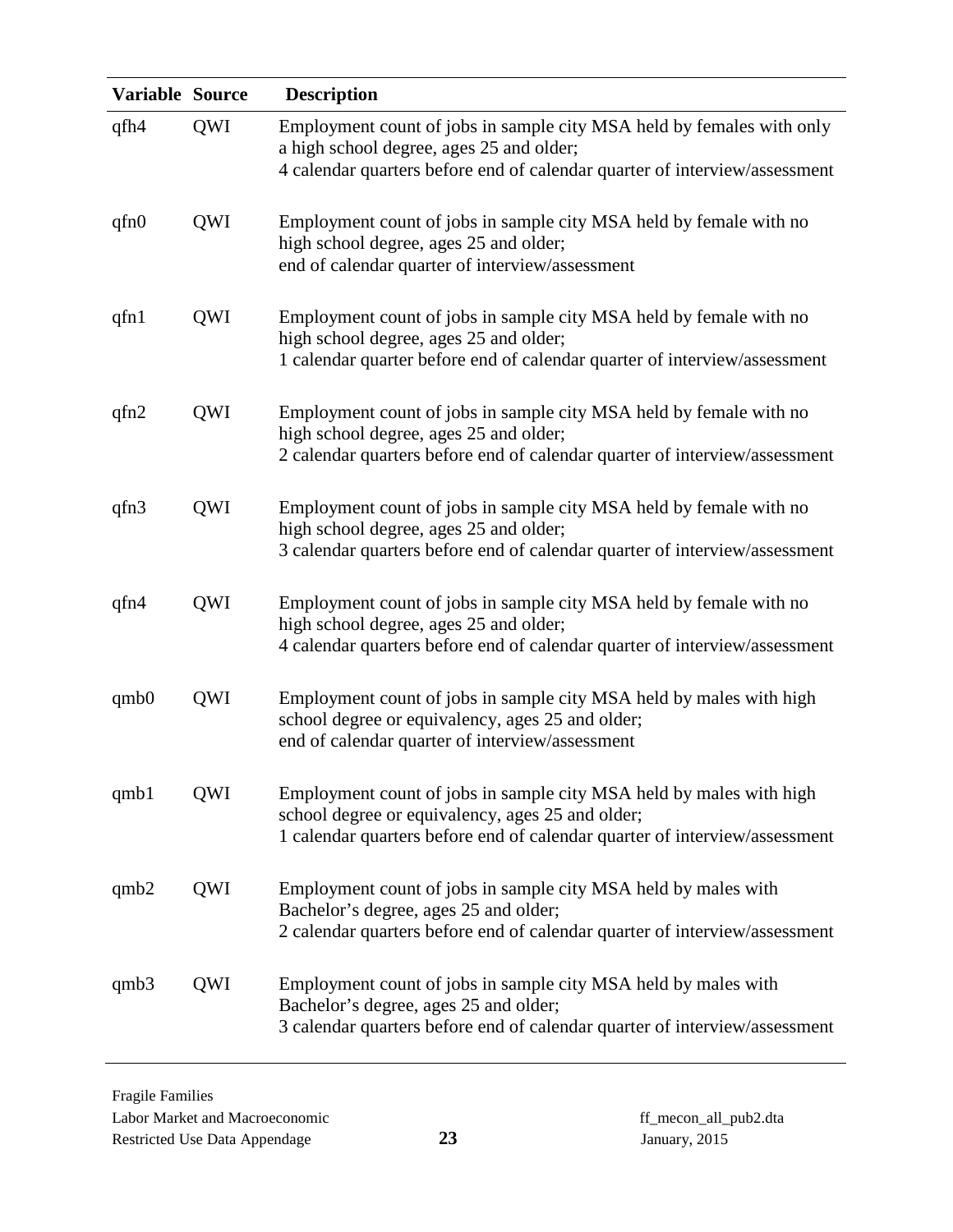| Variable Source |     | <b>Description</b>                                                                                                                                                                    |
|-----------------|-----|---------------------------------------------------------------------------------------------------------------------------------------------------------------------------------------|
| qmb4            | QWI | Employment count of jobs in sample city MSA held by males with<br>Bachelor's degree, ages 25 and older;<br>4 calendar quarters before end of calendar quarter of interview/assessment |
| qms0            | QWI | Employment count of jobs in sample city MSA held by male persons with<br>some college, ages 25 and older;<br>end of quarter of interview                                              |
| qms1            | QWI | Employment count of jobs in sample city MSA held by male persons with<br>some college, ages 25 and older;<br>1 quarter before end of quarter of interview                             |
| qms2            | QWI | Employment count of jobs in sample city MSA held by male persons with<br>some college, ages 25 and older;<br>2 quarters before end of quarter of interview                            |
| qms3            | QWI | Employment count of jobs in sample city MSA held by male persons with<br>some college, ages 25 and older;<br>3 quarters before end of quarter of interview                            |
| qms4            | QWI | Employment count of jobs in sample city MSA held by male persons with<br>some college, ages 25 and older;<br>4 quarters before end of quarter of interview                            |
| qmb0            | QWI | Employment count of jobs in sample city MSA held by male persons with<br>a high school degree only, ages 25 and older;<br>end of quarter of interview                                 |
| qmh1            | QWI | Employment count of jobs in sample city MSA held by male persons with<br>a high school degree only, ages 25 and older;<br>1 quarter before end of quarter of interview                |
| qmb2            | QWI | Employment count of jobs in sample city MSA held by male persons with<br>a high school degree only, ages 25 and older;<br>2 quarters before end of quarter of interview               |
| qmb3            | QWI | Employment count of jobs in sample city MSA held by male persons with<br>a high school degree only, ages 25 and older;<br>3 quarters before end of quarter of interview               |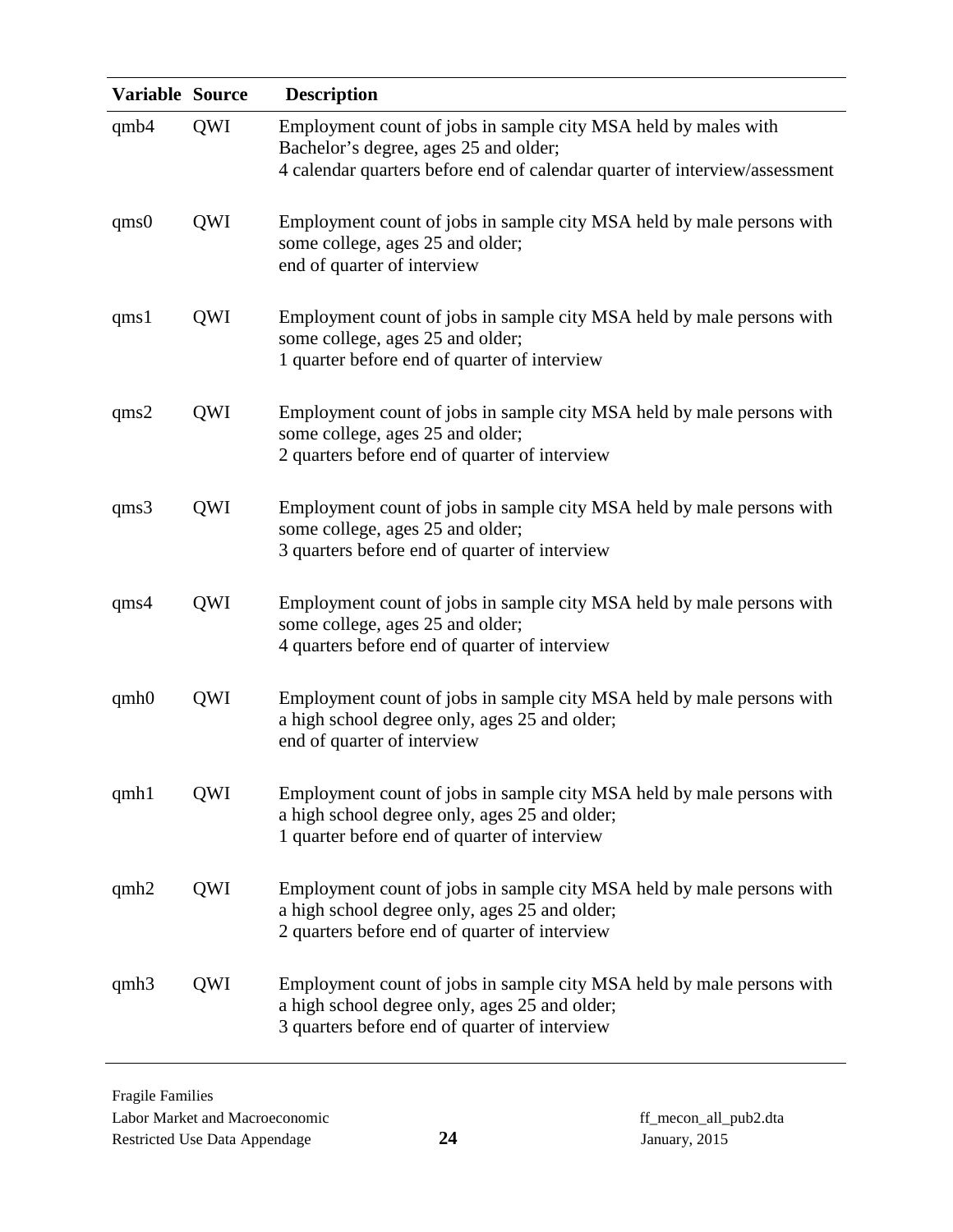| Variable Source |             | <b>Description</b>                                                                                                                                                      |
|-----------------|-------------|-------------------------------------------------------------------------------------------------------------------------------------------------------------------------|
| qmh4            | QWI         | Employment count of jobs in sample city MSA held by male persons with<br>a high school degree only, ages 25 and older;<br>4 quarters before end of quarter of interview |
| qmn0            | QWI         | Employment count of jobs in sample city MSA held by male persons with<br>no high school degree, ages 25 and older;<br>end of quarter of interview                       |
| qmn1            | QWI         | Employment count of jobs in sample city MSA held by male persons with<br>no high school degree, ages 25 and older;<br>1 quarter before end of quarter of interview      |
| qmn2            | QWI         | Employment count of jobs in sample city MSA held by male persons with<br>no high school degree, ages 25 and older;<br>2 quarters before end of quarter of interview     |
| qmn3            | QWI         | Employment count of jobs in sample city MSA held by male persons with<br>no high school degree, ages 25 and older;<br>3 quarters before end of quarter of interview     |
| qmn4            | QWI         | Employment count of jobs in sample city MSA held by male persons with<br>no high school degree, ages 25 and older;<br>4 quarters before end of quarter of interview     |
| cs00            | <b>NCSI</b> | National Consumer Sentiment Index;<br>month of interview                                                                                                                |
| cs01            | <b>NCSI</b> | <b>National Consumer Sentiment Index;</b><br>1 month before interview                                                                                                   |
| cs02            | <b>NCSI</b> | <b>National Consumer Sentiment Index;</b><br>2 months before interview                                                                                                  |
| cs03            | <b>NCSI</b> | <b>National Consumer Sentiment Index;</b><br>3 months before interview                                                                                                  |
| cs04            | <b>NCSI</b> | <b>National Consumer Sentiment Index;</b><br>4 months before interview                                                                                                  |
| cs05            | <b>NCSI</b> | National Consumer Sentiment Index;<br>5 months before interview                                                                                                         |